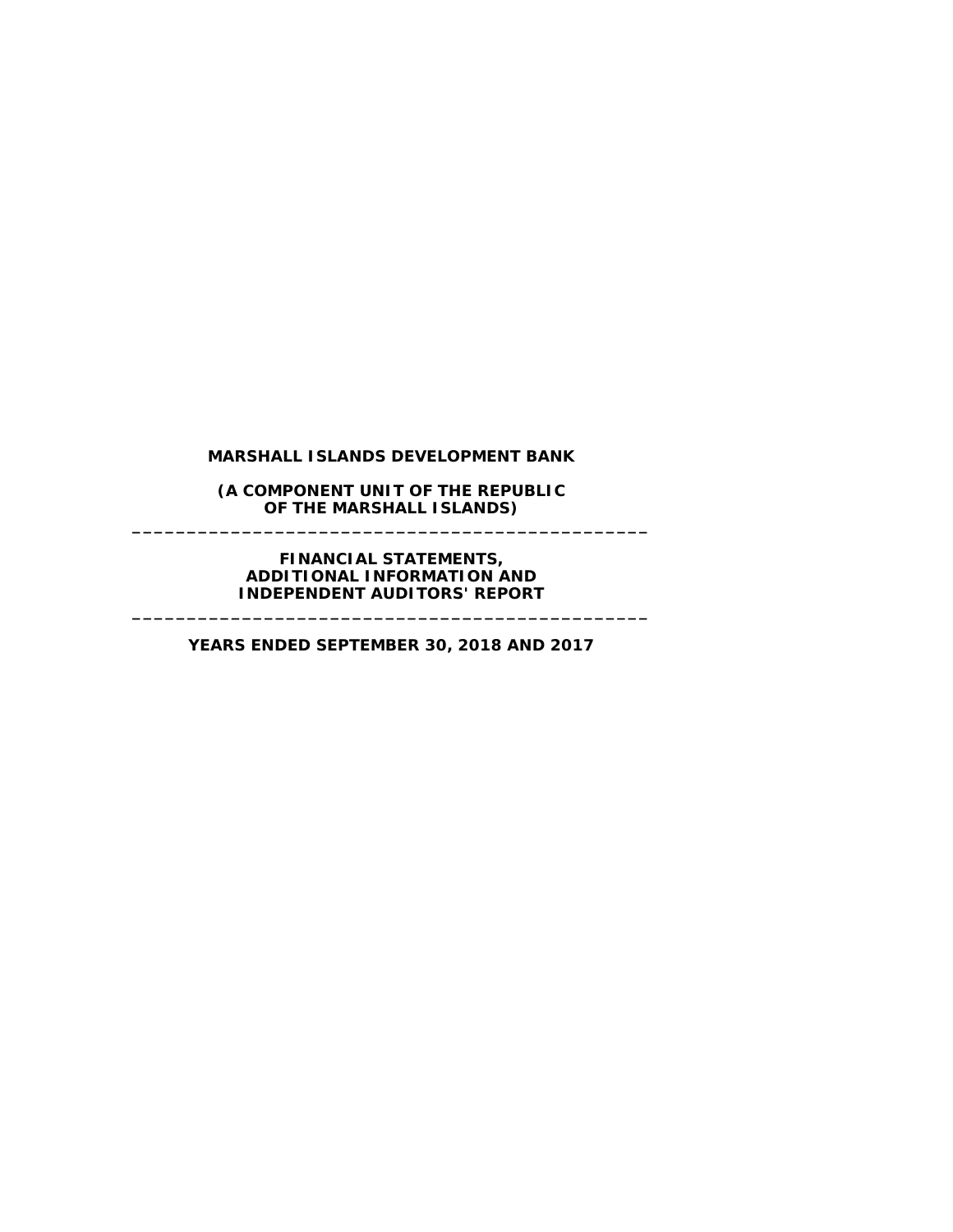Years Ended September 30, 2018 and 2017 Table of Contents

|      |                                                                                                                                                                                            | Page No. |
|------|--------------------------------------------------------------------------------------------------------------------------------------------------------------------------------------------|----------|
| Ι.   | INDEPENDENT AUDITORS' REPORT                                                                                                                                                               | 1        |
| Н.   | MANAGEMENT'S DISCUSSION AND ANALYSIS                                                                                                                                                       | 3        |
| III. | <b>FINANCIAL STATEMENTS:</b>                                                                                                                                                               |          |
|      | <b>Statements of Net Position</b>                                                                                                                                                          | 8        |
|      | Statements of Revenues, Expenses and Changes in Net Position                                                                                                                               | 9        |
|      | <b>Statements of Cash Flows</b>                                                                                                                                                            | 10       |
|      | Notes to Financial Statements                                                                                                                                                              | 11       |
| IV.  | OTHER SUPPLEMENTARY INFORMATION:                                                                                                                                                           |          |
|      | <b>Combining Statement of Net Position</b>                                                                                                                                                 | 23       |
|      | Combining Statement of Revenues, Expenses and Changes in Net Position                                                                                                                      | 24       |
| V.   | INDEPENDENT AUDITORS' REPORT ON COMPLIANCE WITH<br><b>LAWS AND REGULATIONS</b>                                                                                                             |          |
|      | Independent Auditors' Report on Internal Control Over Financial<br>Reporting and on Compliance and Other Matters Based on an<br>Audit of Financial Statements Performed in Accordance With |          |
|      | <b>Government Auditing Standards</b>                                                                                                                                                       | 25       |
|      | Schedule of Findings and Responses                                                                                                                                                         | 27       |
|      | Unresolved Prior Year Findings                                                                                                                                                             | 32       |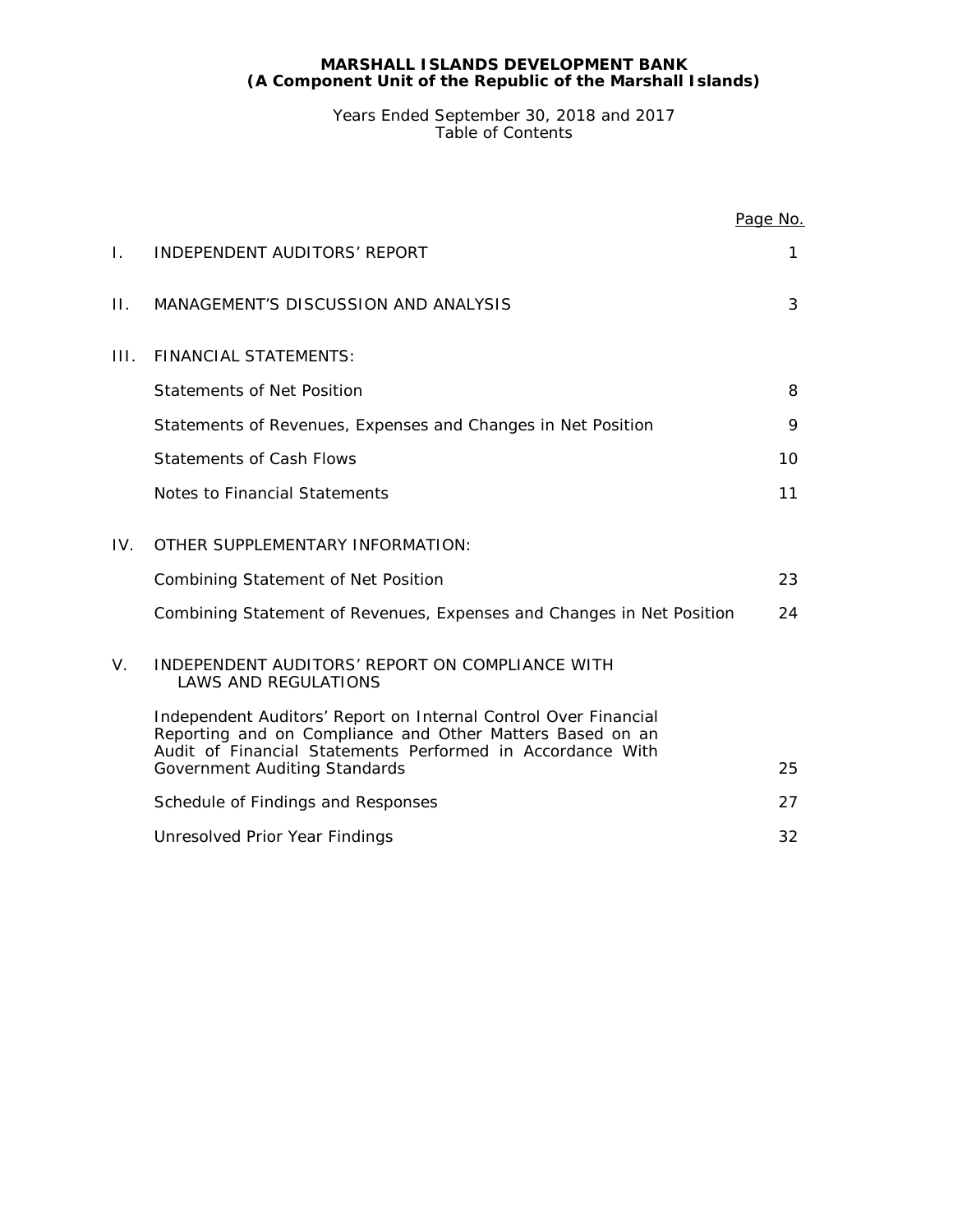

Deloitte & Touche LLP 361 South Marine Corps Drive Tamuning, GU 96913-3973 USA

Tel: +1 (671) 646-3884 Fax: +1 (671) 649-4265

www.deloitte.com

# **INDEPENDENT AUDITORS' REPORT**

Board of Directors Marshall Islands Development Bank:

## **Report on the Financial Statements**

We have audited the accompanying financial statements of the Marshall Islands Development Bank (MIDB), a component unit of the Republic of the Marshall Islands, which comprise the statements of net position as of September 30, 2018 and 2017, and the related statements of revenues, expenses and changes in net position and of cash flows for the years then ended, and the related notes to the financial statements.

#### *Management's Responsibility for the Financial Statements*

Management is responsible for the preparation and fair presentation of these financial statements in accordance with accounting principles generally accepted in the United States of America; this includes the design, implementation, and maintenance of internal control relevant to the preparation and fair presentation of financial statements that are free from material misstatement, whether due to fraud or error.

#### *Auditors' Responsibility*

Our responsibility is to express an opinion on these financial statements based on our audits. We conducted our audits in accordance with auditing standards generally accepted in the United States of America and the standards applicable to financial audits contained in *Government Auditing Standards,* issued by the Comptroller General of the United States. Those standards require that we plan and perform the audit to obtain reasonable assurance about whether the financial statements are free from material misstatement.

An audit involves performing procedures to obtain audit evidence about the amounts and disclosures in the financial statements. The procedures selected depend on the auditor's judgment, including the assessment of the risks of material misstatement of the financial statements, whether due to fraud or error. In making those risk assessments, the auditor considers internal control relevant to the entity's preparation and fair presentation of the financial statements in order to design audit procedures that are appropriate in the circumstances, but not for the purpose of expressing an opinion on the effectiveness of the entity's internal control. Accordingly, we express no such opinion. An audit also includes evaluating the appropriateness of accounting policies used and the reasonableness of significant accounting estimates made by management, as well as evaluating the overall presentation of the financial statements.

We believe that the audit evidence we have obtained is sufficient and appropriate to provide a basis for our audit opinion.

## *Opinion*

In our opinion, the financial statements referred to above present fairly, in all material respects, the financial position of MIDB as of September 30, 2018 and 2017, and the results of its operations and its cash flows for the years then ended in accordance with accounting principles generally accepted in the United States of America.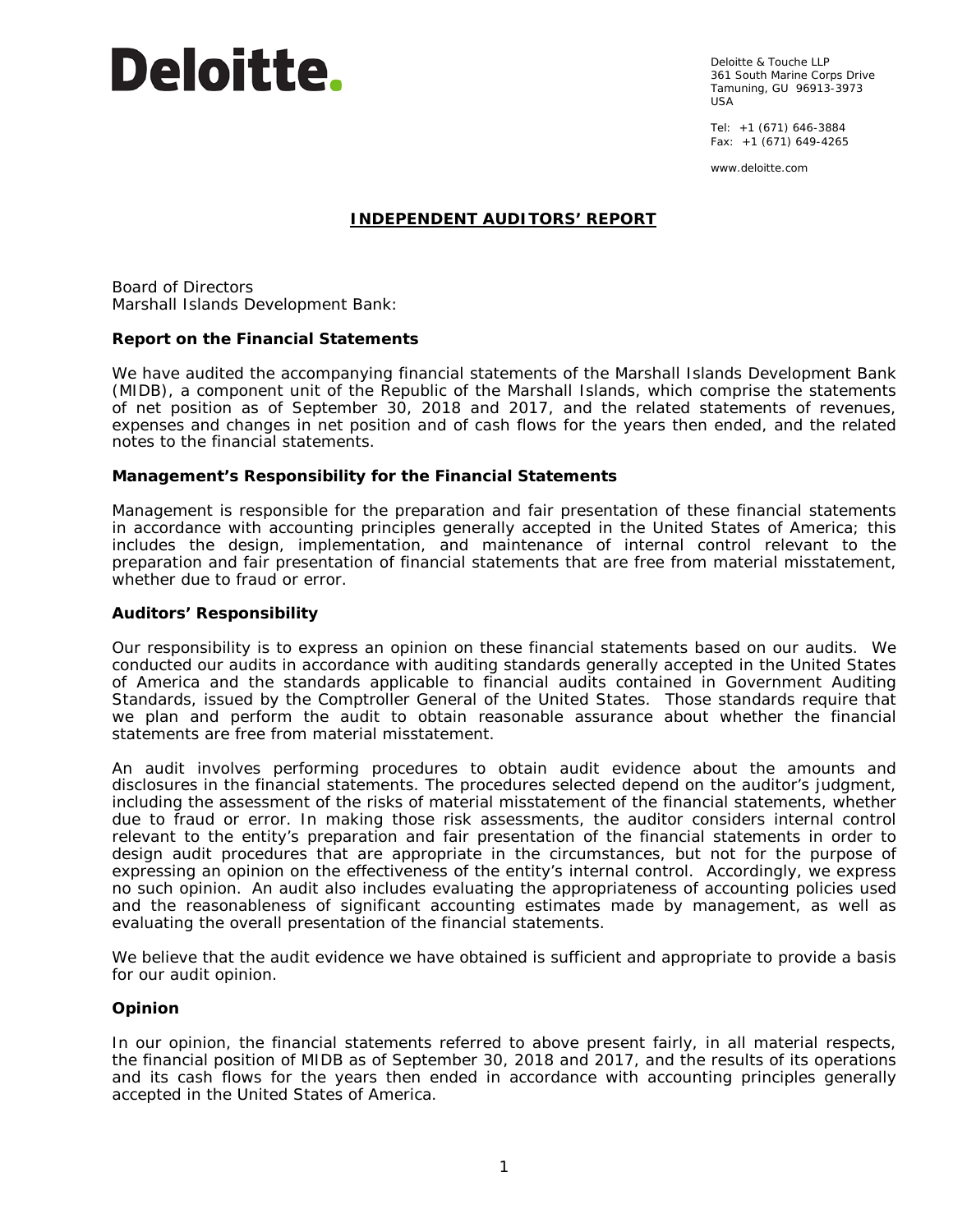# Deloitte.

# *Emphasis-of-Matter*

# *Financial Statement Presentation*

As discussed in Note 2 to the financial statements, MIDB elected to present an unclassified statement of net position because current assets are not matched with current liabilities. Presentation of a classified statement of net position for MIDB would be misleading to the extent that the financial statements may be materially misstated. Our opinion is not modified with respect to this matter.

# *Other Matters*

# *Required Supplementary Information*

Accounting principles generally accepted in the United States of America require that the Management's Discussion and Analysis on pages 3 through 7 be presented to supplement the financial statements. Such information, although not a part of the financial statements, is required by the Governmental Accounting Standards Board who considers it to be an essential part of financial reporting for placing the financial statements in an appropriate operational, economic, or historical context. We have applied certain limited procedures to the required supplementary information in accordance with auditing standards generally accepted in the United States of America, which consisted of inquiries of management about the methods of preparing the information and comparing the information for consistency with management's responses to our inquiries, the financial statements, and other knowledge we obtained during our audit of the financial statements. We do not express an opinion or provide any assurance on the information because the limited procedures do not provide us with sufficient evidence to express an opinion or provide any assurance.

## *Other Information*

Our audits were conducted for the purpose of forming an opinion on the financial statements as a whole. The Other Supplementary Information on pages 23 and 24 is presented for purposes of additional analysis and is not a required part of the financial statements. Such information is the responsibility of management and was derived from and relates directly to the underlying accounting and other records used to prepare the financial statements. The information has been subjected to the auditing procedures applied in the audit of the financial statements and certain additional procedures, including comparing and reconciling such information directly to the underlying accounting and other records used to prepare the financial statements or to the financial statements themselves, and other additional procedures in accordance with auditing standards generally accepted in the United States of America. In our opinion, the information is fairly stated, in all material respects, in relation to the financial statements as a whole.

# **Other Reporting Required by** *Government Auditing Standards*

In accordance with *Government Auditing Standards*, we have also issued our report dated January 7, 2019, on our consideration of MIDB's internal control over financial reporting and on our tests of its compliance with certain provisions of laws, regulations, contracts, and grant agreements and other matters. The purpose of that report is solely to describe the scope of our testing of internal control over financial reporting and compliance and the results of that testing, and not to provide an opinion on the effectiveness of MIDB's internal control over financial reporting or on compliance. That report is an integral part of an audit performed in accordance with *Government Auditing Standards* in considering MIDB's internal control over financial reporting and compliance.

eloith Wackell

January 7, 2019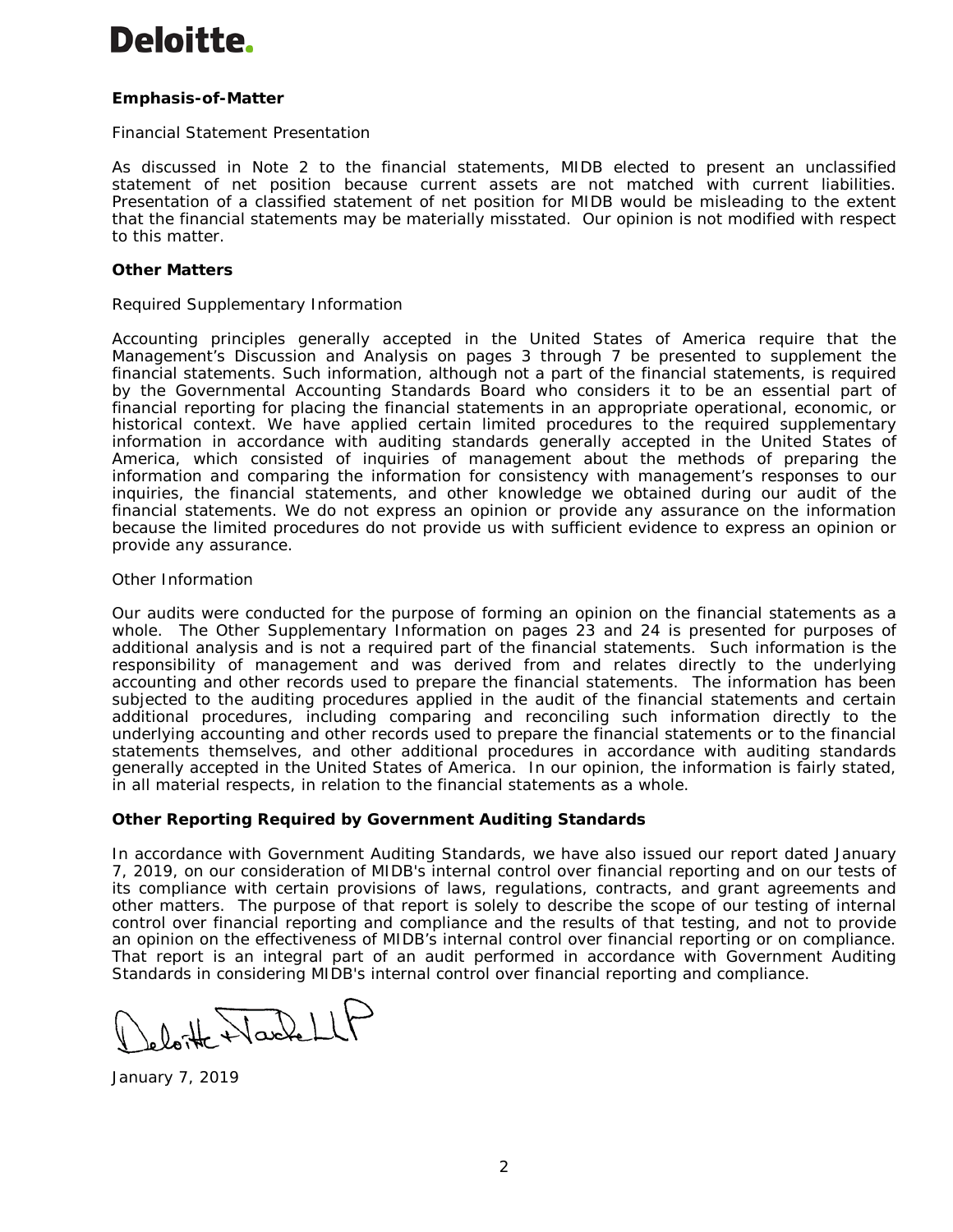Management's Discussion and Analysis Years Ended September 30, 2018 and 2017

Fiscal year October 1, 2017 to September 30, 2018 has been a productive year for the Marshall Islands Development Bank (MIDB). During the fiscal year, the Bank's resources were utilized to prioritize Consumer, Housing, and Small to Medium Business Loan Programs with the goal and purpose of improving the living standards and conditions of the people of the Republic of the Marshall Islands.

Management's Discussion and Analysis will give you an overview of the Bank's financial highlights and activities for the fiscal year ended September 30, 2018.

# **FINANCIAL HIGHLIGHTS**

- MIDB's total assets increased by \$2M or 5.5% from \$36.14M in 2017 to \$38.14M in 2018.
- MIDB's total net position increased by \$2.35M or 7.0% over the course of this year's operations. Net position represents funds from the RMI Government and the USDA Self-Help Housing Project.
- Operating revenues increased by \$0.11M from \$4.03M in 2017 to \$4.14M in 2018, \$2.93M of which was generated through interest on loans. Operating and general and administrative expenses decreased by \$0.04M from \$2.47M in 2017 to \$2.43M in 2018.
- Allowance for loan losses increased by \$1.28M from \$4.71M in 2017 to \$5.99M in 2018. Total non-operating revenues decreased by \$2.58M from \$3.77M in 2017 to \$1.19M in 2018.

# **ANALYSIS OF MIDB'S FINANCIAL STATUS**

This analysis serves as an overview to MIDB's basic financial statements. A Summary of Statements of Net Position is shown below that will give insight on MIDB's resources, liabilities and net position, MIDB's priority investments and performance results compared to previous year. At the end of the fiscal year 2018, MIDB's assets of \$38.14M exceeded liabilities of \$2.04M by \$36.10M. However, \$2.03M or 5.6% of the net position is either invested in capital assets or restricted funds that can only be used for the purpose of which the funds were created. The capital assets are resources used by the Bank during the course of its operation to provide services to the people and are assets that are not easily liquidated. As of September 30, 2018 unrestricted net position amounted to \$34.07M, enough to repay all outstanding debts.

#### Summary of Statements of Net Position

|                                | 2018            | 2017         | 2016            |
|--------------------------------|-----------------|--------------|-----------------|
| ASSETS:                        |                 |              |                 |
| Cash and equivalents           | 6,647,034<br>\$ | \$6,343,344  | 2,652,073<br>\$ |
| Restricted assets              | 1,505,822       | 1,151,965    | 907,701         |
| Investments in shares of stock | 8,189,665       | 7,196,576    | 6,440,333       |
| Loans receivable, net          | 20,317,855      | 19,128,806   | 20,100,494      |
| Notes receivable               | 700,000         |              |                 |
| Due from RepMar                |                 | 1,413,600    |                 |
| Premises and equipment, net    | 522,148         | 618,422      | 718,937         |
| Other assets                   | 259,767         | 291,651      | 278,322         |
| Total assets                   | \$38,142,291    | \$36,144,364 | \$31,097,860    |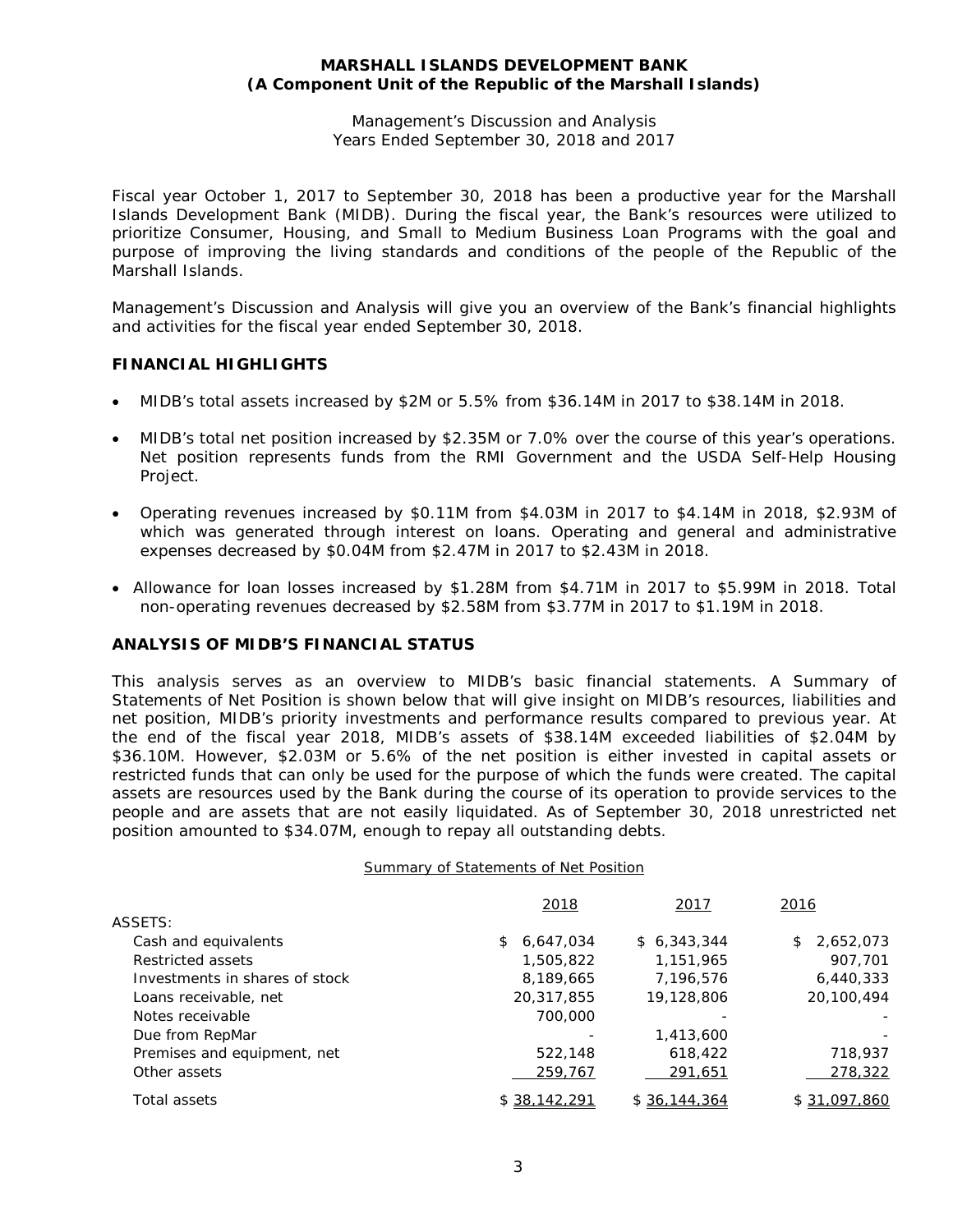Management's Discussion and Analysis Years Ended September 30, 2018 and 2017

#### Summary of Statements of Net Position, Continued

|                                  | 2018          | 2017          | 2016          |
|----------------------------------|---------------|---------------|---------------|
| LIABILITIES:                     |               |               |               |
| Long-term debt                   | \$<br>301,955 | \$<br>603,070 | 837,241<br>\$ |
| RepMar deposit                   |               | 120,301       | 590,258       |
| Other liabilities                | 1,738,546     | 1,668,978     | 1,859,131     |
| <b>Total liabilities</b>         | 2,040,501     | 2,392,349     | 3,286,630     |
| <b>NET POSITION:</b>             |               |               |               |
| Net investment in capital assets | 522.148       | 618,422       | 718,937       |
| Restricted                       | 1,505,822     | 1.151.965     | 907,701       |
| Unrestricted                     | 34,073,820    | 31,981,628    | 26,184,592    |
| Total net position               | 36,101,790    | 33,752,015    | 27,811,230    |
|                                  | \$38.142.291  | \$36.144.364  | \$31,097,860  |

- Loan approvals for the year were approximately \$29.39M, broken down by projects, \$27.63M released under various consumer loans, \$1.57M for small-medium enterprise loans and \$0.19M granted to housing loans. Net loans receivable increased by \$1.79M in 2018 compared with \$0.97M decrease in 2017. Loans released increased from \$27.60M to \$29.39M during the fiscal years 2017 and 2018, respectively.
- The Government of the Marshall Islands invested \$7M in Time Certificate of Deposit at the rate of 4% in May 9, 2003, maturing May 8, 2018. The money received from such TCD was used to finance various loans. As of September 30, 2018, the balance owed for Time Certificate of Deposit to the RMI Government was \$0.
- MIDB obtained \$2M and \$1M of long-term loans from Bank of Marshall Islands (BOMI) in 2012. On September 22, 2015, these loans were restructured for a principal amount of \$1,090,500, interest at 6.5% per annum, due in November 30, 2019. As of September 30, 2018 and 2017, the outstanding principal balance of this loan is \$0.30M and \$0.60M, respectively.

Summary of Statements of Revenues, Expenses and Changes in Net Position

|                                         | 2018             | 2017                  | 2016            |
|-----------------------------------------|------------------|-----------------------|-----------------|
| <b>REVENUES:</b>                        |                  |                       |                 |
| Operating revenues                      | 4,138,118<br>\$  | 4.029.005<br>\$       | 4,015,810<br>\$ |
| (Provision for) recovery of loan losses |                  | (545, 291)<br>617,205 |                 |
| Nonoperating revenues                   | 1,190,909        | 3,768,076             | 711,552         |
|                                         | 4,783,736        | 8,414,286             | 4,727,362       |
| EXPENSES:                               |                  |                       |                 |
| Operating expenses                      |                  | 49,857<br>68,624      | 111,469         |
| General administrative expenses         | 2,384,104        | 2,404,877             | 2,256,702       |
|                                         | 2,433,961        | 2,473,501             | 2,368,171       |
| Change in net position                  | 2,349,775        | 5,940,785             | 2,359,191       |
| Net position at beginning of year       | 33,752,015       | 27,811,230            | 25,452,039      |
| Net position at end of year             | 36,101,790<br>\$ | \$33,752,015          | \$27,811,230    |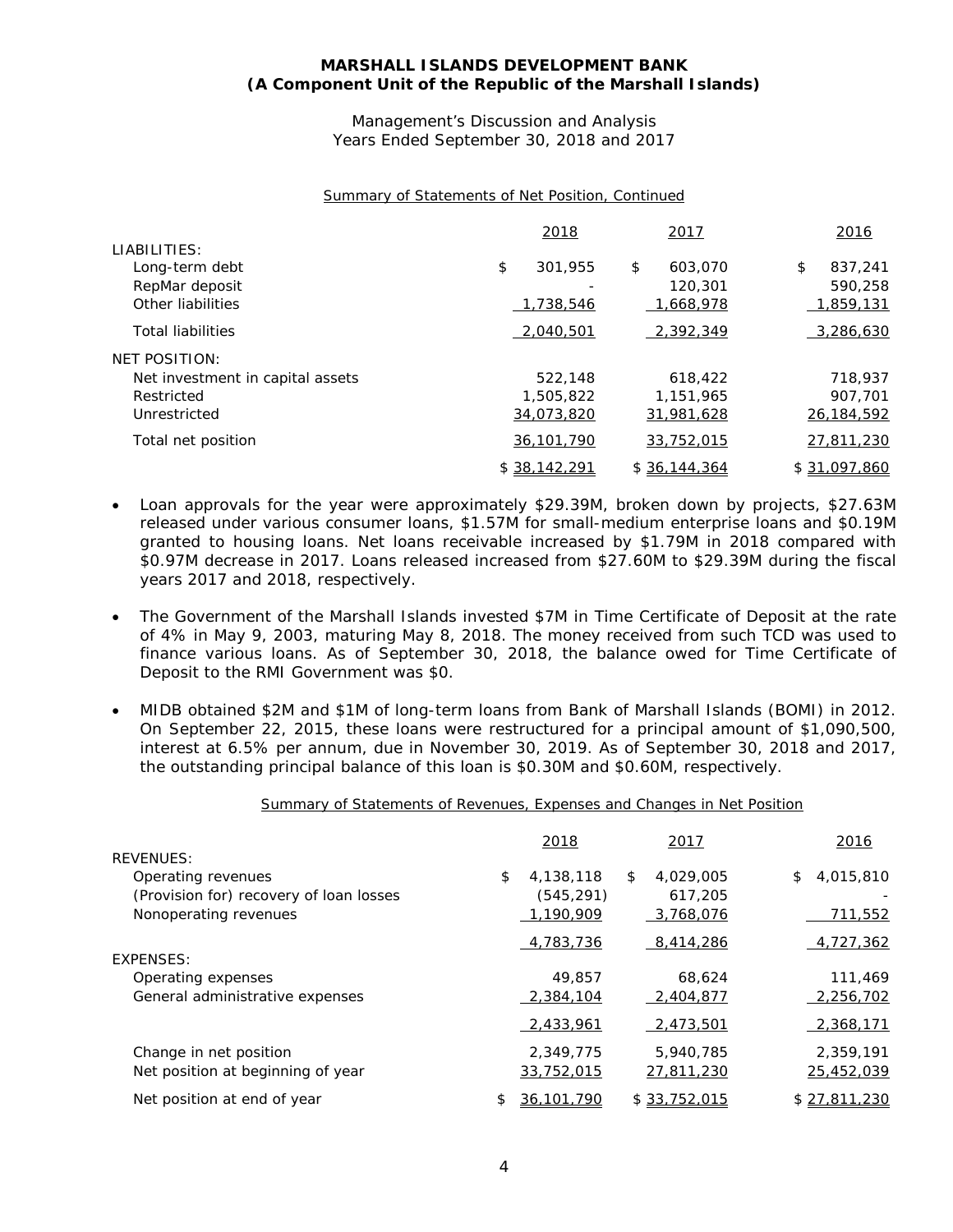Management's Discussion and Analysis Years Ended September 30, 2018 and 2017

- Total operating revenues for 2018 increased by \$0.11M or 2.6% compared to 2017. About 71% of MIDB's operating revenue comes from interest on loans, 89% of which was generated from consumer loans, 7% from housing loans, and the remaining 4% from business loans. Please see chart below depicting the distribution of the Bank's operating revenues.
- Loan loss expense for 2018 was \$545K primarily the result of restructured loans.



- Total expenses for 2018 decreased by \$0.04M or 2% compared with 2017. MIDB's expenses cover a range of operating, general and administrative expenses.
- Provision for delinquent loans is provided based on the Bank's reasonable estimate, wherein the number of days an account is due, the amount of loan outstanding balance, and the borrower's capability to pay play vital information in the computation of additional allowance to be provided. The graph below shows itemized expenses and provides an over-all picture of the Bank's spending activities.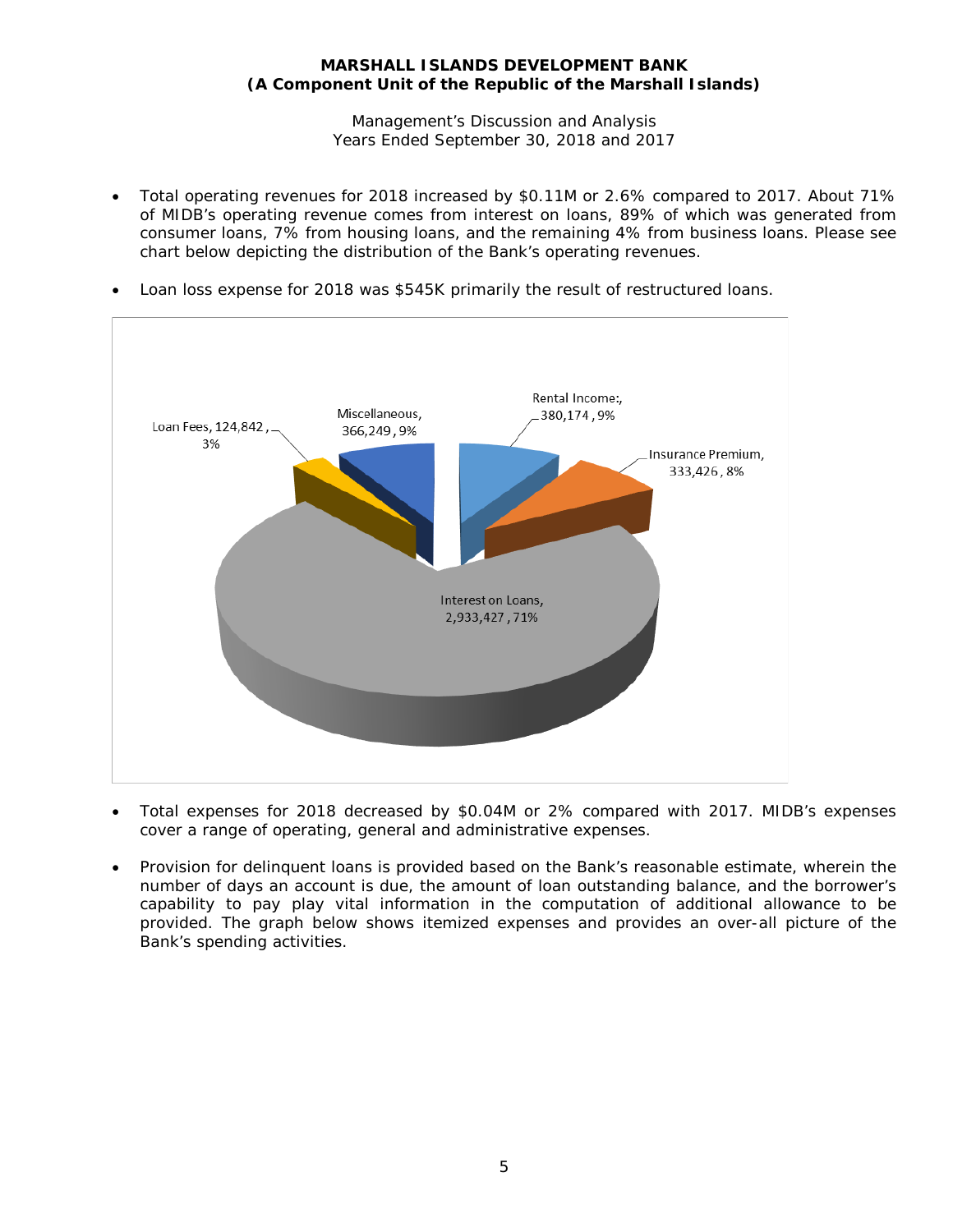Management's Discussion and Analysis Years Ended September 30, 2018 and 2017



- Interest expense decreased by \$19K or 27% during fiscal year ended September 30, 2018 compared to fiscal year ended September 30, 2017 due to a decrease to both interest on loans payable and interest on deposits. Interest on loans payable pertains to interest payments and accruals for a Bank of Marshall Islands loan while interest on deposits pertains to payments and accruals on the RepMar TCD and various pledged deposits.
- General and administrative expenses in the aggregate decreased by \$21K or 1% from last year's operation due primarily to a decrease in communication by \$13K or 21.2%, printing and advertising by \$16K or 24%, and travel and training by \$15K or 30%.
- Total non-operating revenues for 2018 decreased by \$2.58M from \$3.77M in 2017 to \$1.19M in 2018.

Management's and Discussion and Analysis for the year ended September 30, 2017 is set forth in MIDB's report on the audit of financial statements, which is dated May 10, 2018. That Discussion and Analysis explains the major factors impacting the 2017 financial statements and can be obtained from MIDB's Managing Director at [rmimidb@ntamar.net](mailto:rmimidb@ntamar.net)

# Capital Assets and Debt

Capital assets acquisition amounted to \$120K in 2018. For additional information concerning capital assets, please refer to Note 8 to the financial statements. Long term-debt decreased by \$301K in 2018. For additional information concerning debt, please refer to Note 11 to the financial statements.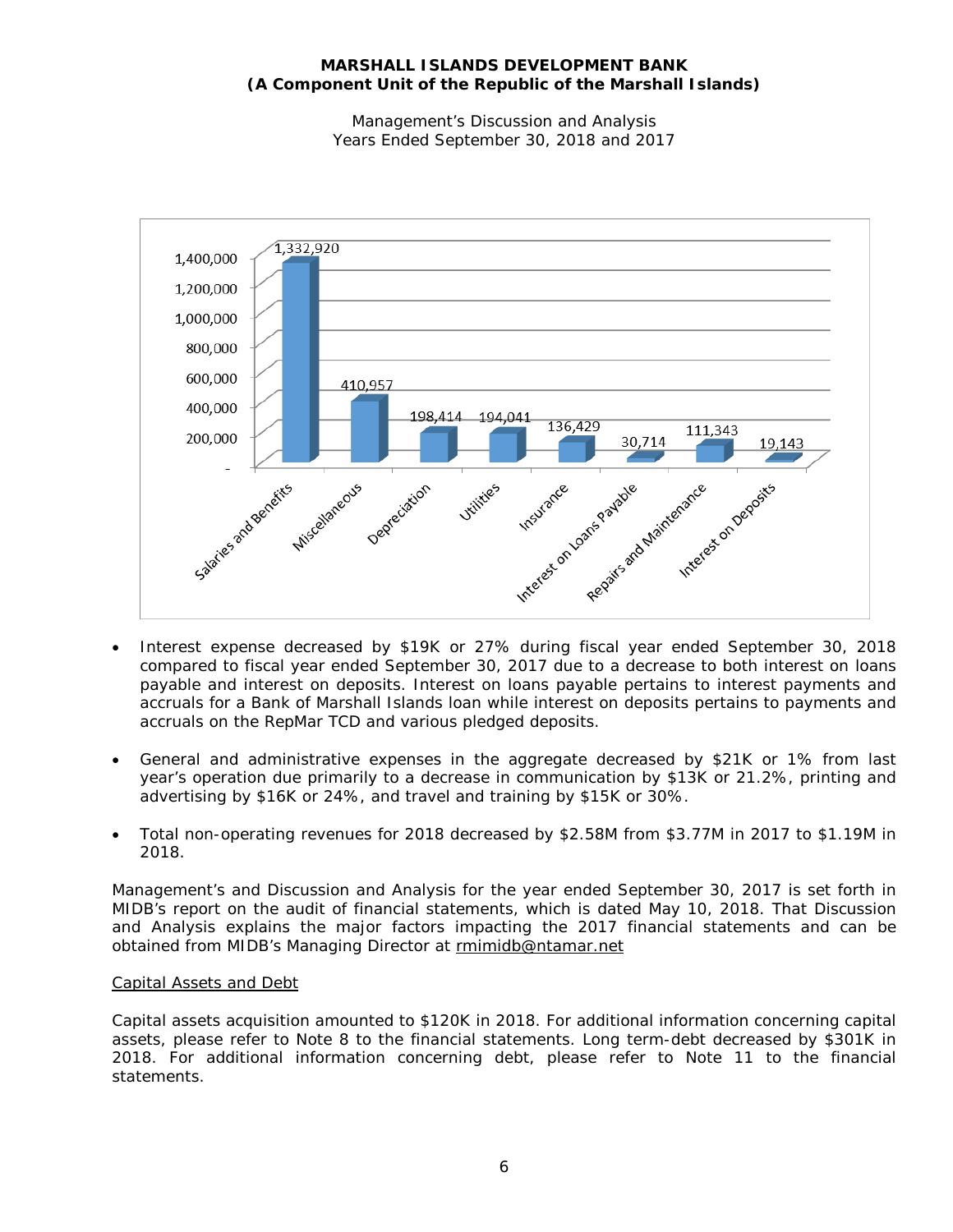Management's Discussion and Analysis Years Ended September 30, 2018 and 2017

# **ECONOMIC OUTLOOK**

In the next years to come, MIDB is continuing to expect growth in the demand for housing loans, small to medium business loans and consumer loans, the latter being the major component of MIDB's loan portfolio. MIDB is involved in improving the living conditions of the RMI people through the housing loan projects under Mutual Self Help Housing Projects and USDA Rural Development.

The Bank is currently dependent on income generated from new loans. The net position is just sufficient to pay for MIDB's outstanding debts. MIDB may have to look for other sources of funds to maintain the current portfolio and the rising demand for loans. Starting FY16, MIDB adopted its new Strategic Plan which will guide the operation of MIDB in the next 5 years, to 2020. MIDB is determined to redouble its efforts to make a difference in the economy in the next 5 years.

# **ADDITIONAL FINANCIAL INFORMATION**

This discussion and analysis is designed to provide MIDB's customers and other stakeholders with an overview of MIDB's operations and financial condition as at September 30, 2018. Should the reader have questions regarding the information included in this report, or wish to request additional financial information, please contact the Marshall Islands Development Bank Managing Director at the above email address or at P.O Box 1048, Majuro, Marshall Islands, MH 96960.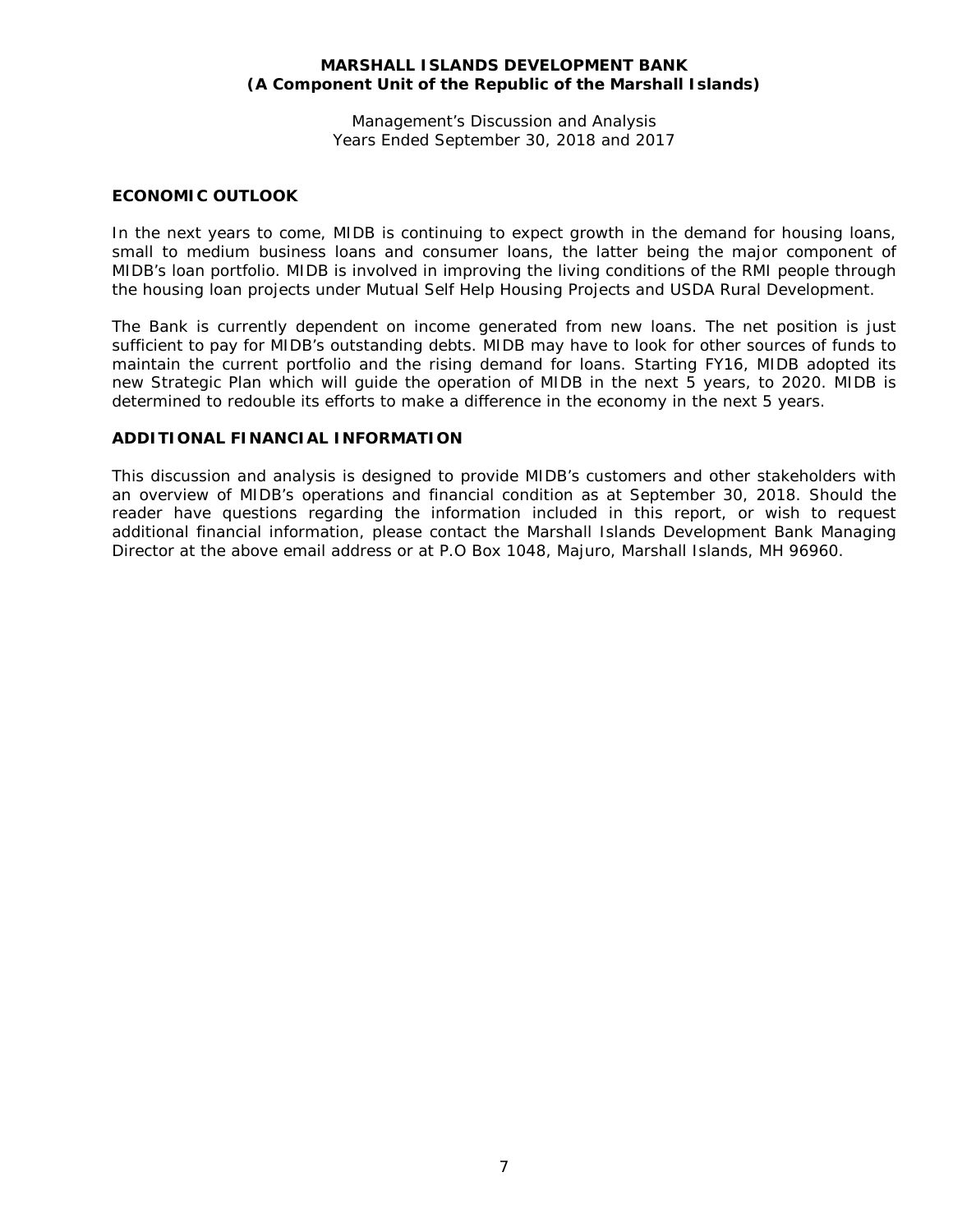Statements of Net Position September 30, 2018 and 2017

| <b>ASSETS</b>                                   | 2018             | 2017               |
|-------------------------------------------------|------------------|--------------------|
| Cash and cash equivalents                       | \$<br>6,647,034  | \$<br>6,343,344    |
| Restricted cash                                 | 611,610          | 594,862            |
| Restricted time certificate of deposit          | 894,212          | 557,103            |
| Investment in shares of stock                   | 8,189,665        | 7,196,576          |
| Receivables, net:                               |                  |                    |
| Loans                                           | 20,317,855       | 19,128,806         |
| Note receivable                                 | 700,000          |                    |
| <b>Accrued interest</b>                         | 154,429          | 84,226             |
| Due from RepMar                                 |                  | 1,413,600          |
| Other                                           | 87,188           | 156,825            |
| Inventory, net                                  | 18,150           | 50,600             |
| Capital assets:                                 |                  |                    |
| Non-depreciable capital assets                  | 110,685          | 83,840             |
| Capital assets, net of accumulated depreciation | 411,463          | 534,582            |
|                                                 | 38,142,291<br>\$ | 36, 144, 364<br>\$ |
| <b>LIABILITIES AND NET POSITION</b>             |                  |                    |
| Liabilities:                                    |                  |                    |
| Notes payable                                   | \$<br>301,955    | \$<br>603,070      |
| RepMar deposit                                  |                  | 120,301            |
| Accrued interest payable                        |                  | 4,245              |
| Accounts payable and accrued expenses           | 236,605          | 221,259            |
| Deposits pledged                                | 1,501,941        | 1,443,474          |
| <b>Total liabilities</b>                        | 2,040,501        | 2,392,349          |
| Commitments                                     |                  |                    |
| Net position:                                   |                  |                    |
| Net investment in capital assets                | 522,148          | 618,422            |
| Restricted                                      | 1,505,822        | 1,151,965          |
| Unrestricted                                    | 34,073,820       | 31,981,628         |
| Total net position                              | 36,101,790       | 33,752,015         |
|                                                 | 38,142,291<br>\$ | 36, 144, 364<br>\$ |

See accompanying notes to financial statements.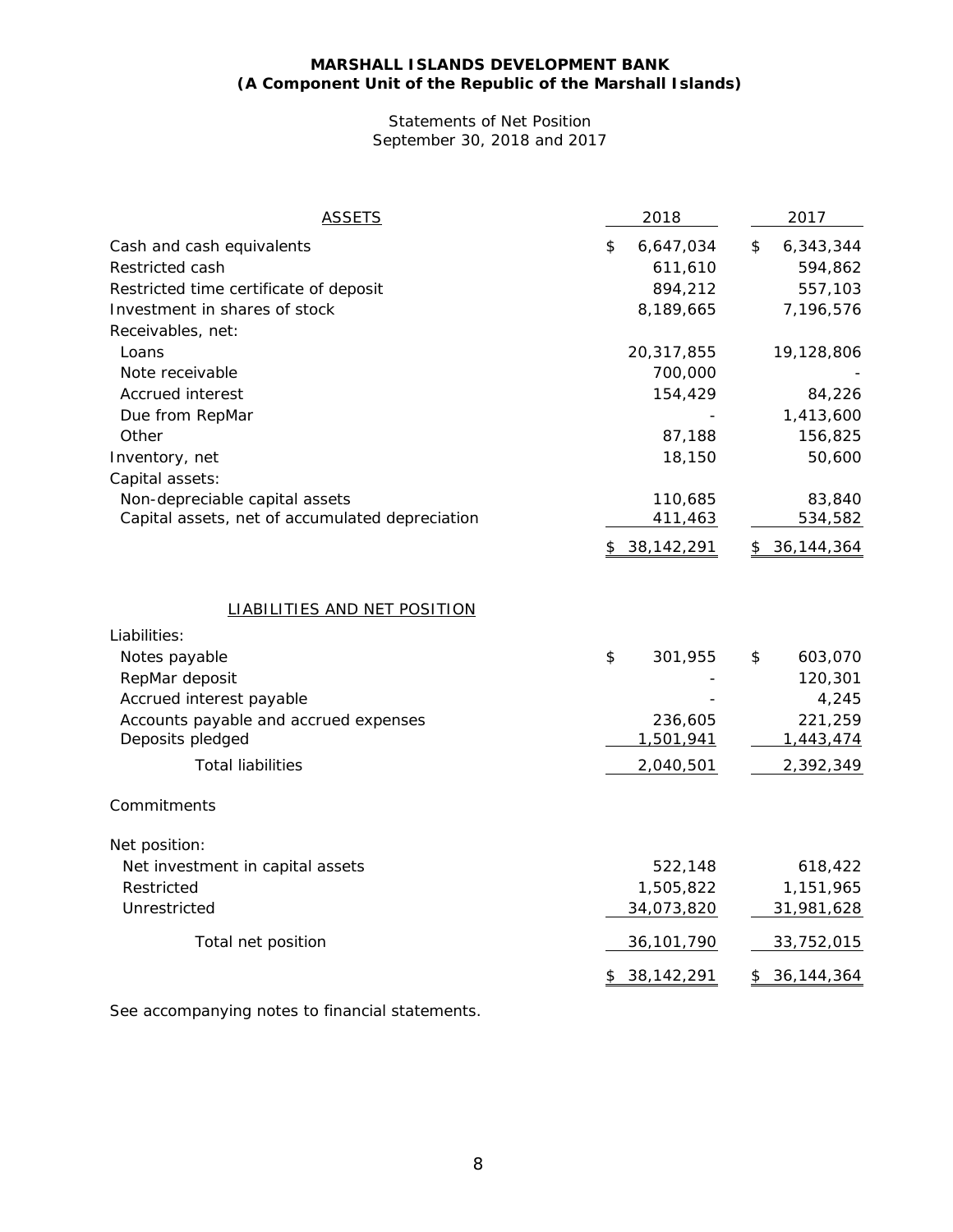# Statements of Revenues, Expenses and Changes in Net Position September 30, 2018 and 2017

|                                                                                                                                                                                                                                                                                                                                                                                                                                                                                         | 2018                                                                                                                                                                                      | 2017                                                                                                                                                                                     |
|-----------------------------------------------------------------------------------------------------------------------------------------------------------------------------------------------------------------------------------------------------------------------------------------------------------------------------------------------------------------------------------------------------------------------------------------------------------------------------------------|-------------------------------------------------------------------------------------------------------------------------------------------------------------------------------------------|------------------------------------------------------------------------------------------------------------------------------------------------------------------------------------------|
| Operating revenues:<br>Interest income on loans<br>Rental income<br>Insurance premiums<br>Federal grants<br>Loan fees<br>Interest income on time certificate of deposit<br><b>Miscellaneous</b>                                                                                                                                                                                                                                                                                         | \$<br>2,933,427<br>380,174<br>333,426<br>161,526<br>124,842<br>40,437<br>164,286                                                                                                          | \$<br>2,690,811<br>367,677<br>329,293<br>172,573<br>285,382<br>24,468<br>158,801                                                                                                         |
| Total operating revenues                                                                                                                                                                                                                                                                                                                                                                                                                                                                | 4,138,118                                                                                                                                                                                 | 4,029,005                                                                                                                                                                                |
| (Provision for) recovery of loan losses                                                                                                                                                                                                                                                                                                                                                                                                                                                 | (545, 291)                                                                                                                                                                                | 617,205                                                                                                                                                                                  |
| Net operating revenues                                                                                                                                                                                                                                                                                                                                                                                                                                                                  | 3,592,827                                                                                                                                                                                 | 4,646,210                                                                                                                                                                                |
| Operating expenses:<br>Interest expense:<br>Interest on deposits<br>Interest on loans payable                                                                                                                                                                                                                                                                                                                                                                                           | 19,143<br>30,714                                                                                                                                                                          | 25,145<br>43,479                                                                                                                                                                         |
| Total interest expense                                                                                                                                                                                                                                                                                                                                                                                                                                                                  | 49,857                                                                                                                                                                                    | 68,624                                                                                                                                                                                   |
| General and administrative expenses:<br>Salaries and employee benefits<br>Depreciation<br><b>Utilities</b><br>Insurance<br>Repairs and maintenance<br>Professional fees<br>Printing, stationery and advertising<br>Communications<br>Representation<br>Travel and training<br>Impairment loss<br>Promotion and donation<br>Land lease<br>Office and house rental<br>Fuel<br><b>Taxes and licenses</b><br><b>Bad debts</b><br>Miscellaneous<br>Total general and administrative expenses | 1,332,920<br>198,414<br>194,041<br>136,429<br>111,343<br>60,785<br>51,889<br>48,551<br>48,353<br>33,823<br>29,150<br>28,322<br>26,020<br>21,000<br>15,656<br>1,531<br>45,877<br>2,384,104 | 1,332,750<br>231,702<br>182,111<br>102,109<br>92,778<br>23,191<br>68,149<br>61,594<br>53,654<br>48,323<br>34,972<br>26,636<br>21,000<br>15,815<br>9,804<br>65,365<br>34,924<br>2,404,877 |
|                                                                                                                                                                                                                                                                                                                                                                                                                                                                                         |                                                                                                                                                                                           |                                                                                                                                                                                          |
| Income from operations<br>Nonoperating revenues:<br>Contributions from RepMar<br>Investment earnings<br>Total nonoperating revenues                                                                                                                                                                                                                                                                                                                                                     | 1,158,866<br>1,190,909<br>1,190,909                                                                                                                                                       | 2,172,709<br>2,827,200<br>940,876<br>3,768,076                                                                                                                                           |
| Change in net position                                                                                                                                                                                                                                                                                                                                                                                                                                                                  | 2,349,775                                                                                                                                                                                 | 5,940,785                                                                                                                                                                                |
| Net position at beginning of year                                                                                                                                                                                                                                                                                                                                                                                                                                                       | 33,752,015                                                                                                                                                                                | 27,811,230                                                                                                                                                                               |
| Net position at end of year                                                                                                                                                                                                                                                                                                                                                                                                                                                             | \$36,101,790                                                                                                                                                                              | \$33,752,015                                                                                                                                                                             |

See accompanying notes to financial statements.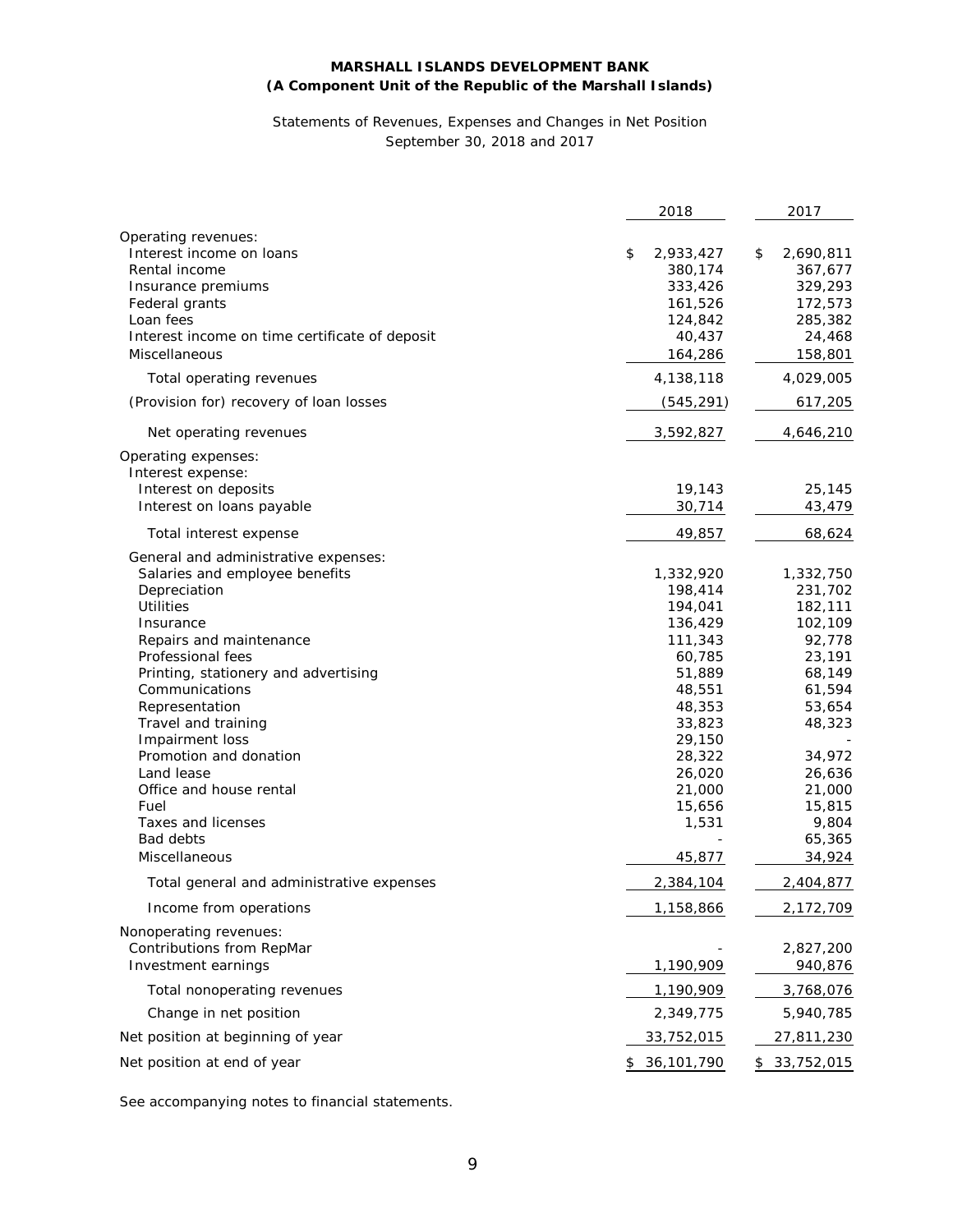#### **(A Component Unit of the Republic of the Marshall Islands)**

#### Statements of Cash Flows

September 30, 2018 and 2017

|                                                                                                                                                                                                                                                                                                                                                                                                                                                                                                                                                                                                                        | 2018                                                                                                                                            |                                                                                                                                                             |
|------------------------------------------------------------------------------------------------------------------------------------------------------------------------------------------------------------------------------------------------------------------------------------------------------------------------------------------------------------------------------------------------------------------------------------------------------------------------------------------------------------------------------------------------------------------------------------------------------------------------|-------------------------------------------------------------------------------------------------------------------------------------------------|-------------------------------------------------------------------------------------------------------------------------------------------------------------|
| Cash flows from operating activities:<br>Cash received from customers<br>Cash payments to suppliers for goods and services<br>Cash payments to employees for services<br>Interest received on time certificate of deposit<br>Interest paid<br>Operating grants received<br>Net cash provided by operating activities<br>Cash flows from noncapital financing activities:<br>Contributions from RepMar<br>Net change in pledged deposits<br>Net cash provided by noncapital financing activities<br>Cash flows from capital and related financing activities:<br>Additions to premises, equipment and foreclosed assets | \$<br>4,123,380<br>(787, 896)<br>(1, 349, 998)<br>40,437<br>(54, 102)<br>161,526<br>2,133,347<br>1,413,600<br>58,467<br>1,472,067<br>(120, 043) | 2017<br>\$<br>3,737,514<br>(715, 692)<br>(1, 331, 683)<br>24,468<br>(75, 358)<br>172,573<br>1,811,822<br>1,413,600<br>(242, 754)<br>1,170,846<br>(131, 187) |
| Principal repayment of long-term debt                                                                                                                                                                                                                                                                                                                                                                                                                                                                                                                                                                                  | (301, 115)                                                                                                                                      | (234, 171)                                                                                                                                                  |
| Net cash used for capital and related financing activities                                                                                                                                                                                                                                                                                                                                                                                                                                                                                                                                                             | (421, 158)                                                                                                                                      | (365, 358)                                                                                                                                                  |
| Cash flows from investing activities:<br>Loan originations and principal collections, net<br>Net change in restricted assets<br>Dividends received                                                                                                                                                                                                                                                                                                                                                                                                                                                                     | (2, 724, 529)<br>(353, 857)<br>197,820                                                                                                          | 1,133,592<br>(244, 264)<br>184,633                                                                                                                          |
| Net cash provided by (used for) investing activities                                                                                                                                                                                                                                                                                                                                                                                                                                                                                                                                                                   | (2,880,566)                                                                                                                                     | 1,073,961                                                                                                                                                   |
| Net change in cash and cash equivalents                                                                                                                                                                                                                                                                                                                                                                                                                                                                                                                                                                                | 303,690                                                                                                                                         | 3,691,271                                                                                                                                                   |
| Cash and cash equivalents at beginning of year                                                                                                                                                                                                                                                                                                                                                                                                                                                                                                                                                                         | 6,343,344                                                                                                                                       | 2,652,073                                                                                                                                                   |
| Cash and cash equivalents at end of year                                                                                                                                                                                                                                                                                                                                                                                                                                                                                                                                                                               | \$<br>6,647,034                                                                                                                                 | 6,343,344<br>\$                                                                                                                                             |
| Cash flows from operating activities:<br>Income from operations<br>Adjustments to reconcile income from operations to net cash<br>provided by operating activities:                                                                                                                                                                                                                                                                                                                                                                                                                                                    | \$<br>1,158,866                                                                                                                                 | \$<br>2,172,709                                                                                                                                             |
| Provision for (recovery of) loan losses<br>Provision for bad debts<br>Impairment loss<br>Depreciation<br>(Increase) decrease in assets:                                                                                                                                                                                                                                                                                                                                                                                                                                                                                | 545,291<br>29,150<br>198,414                                                                                                                    | (617, 205)<br>65,365<br>231,702                                                                                                                             |
| Receivables:<br>Accrued interest<br>Other<br>Inventory<br>Increase (decrease) in liabilities:                                                                                                                                                                                                                                                                                                                                                                                                                                                                                                                          | (70, 203)<br>69,637<br>3,300                                                                                                                    | (30,681)<br>(49, 113)<br>1,100                                                                                                                              |
| Accrued interest payable<br>Accrued expenses<br>Unearned premiums<br>Unearned fees                                                                                                                                                                                                                                                                                                                                                                                                                                                                                                                                     | (4, 245)<br>15,346<br>(10, 107)<br>197,898                                                                                                      | (6, 734)<br>59,335<br>(14, 656)                                                                                                                             |
| Net cash provided by operating activities                                                                                                                                                                                                                                                                                                                                                                                                                                                                                                                                                                              | \$<br>2,133,347                                                                                                                                 | 1,811,822<br>\$                                                                                                                                             |
| Supplemental information of noncash financing activities:<br>Related party loan receivable offset:<br>Loans receivable                                                                                                                                                                                                                                                                                                                                                                                                                                                                                                 | \$<br>120,301                                                                                                                                   | \$<br>469,957                                                                                                                                               |
| RepMar deposit                                                                                                                                                                                                                                                                                                                                                                                                                                                                                                                                                                                                         | (120, 301)<br>\$                                                                                                                                | (469,957)<br>\$                                                                                                                                             |
| Unrealized gain on investment in shares of stock:<br>Investment in shares of stock<br>Investment earnings                                                                                                                                                                                                                                                                                                                                                                                                                                                                                                              | (993,089)<br>\$<br>993,089                                                                                                                      | \$<br>(756, 243)<br>756,243                                                                                                                                 |
|                                                                                                                                                                                                                                                                                                                                                                                                                                                                                                                                                                                                                        | \$                                                                                                                                              | \$                                                                                                                                                          |

See accompanying notes to financial statements.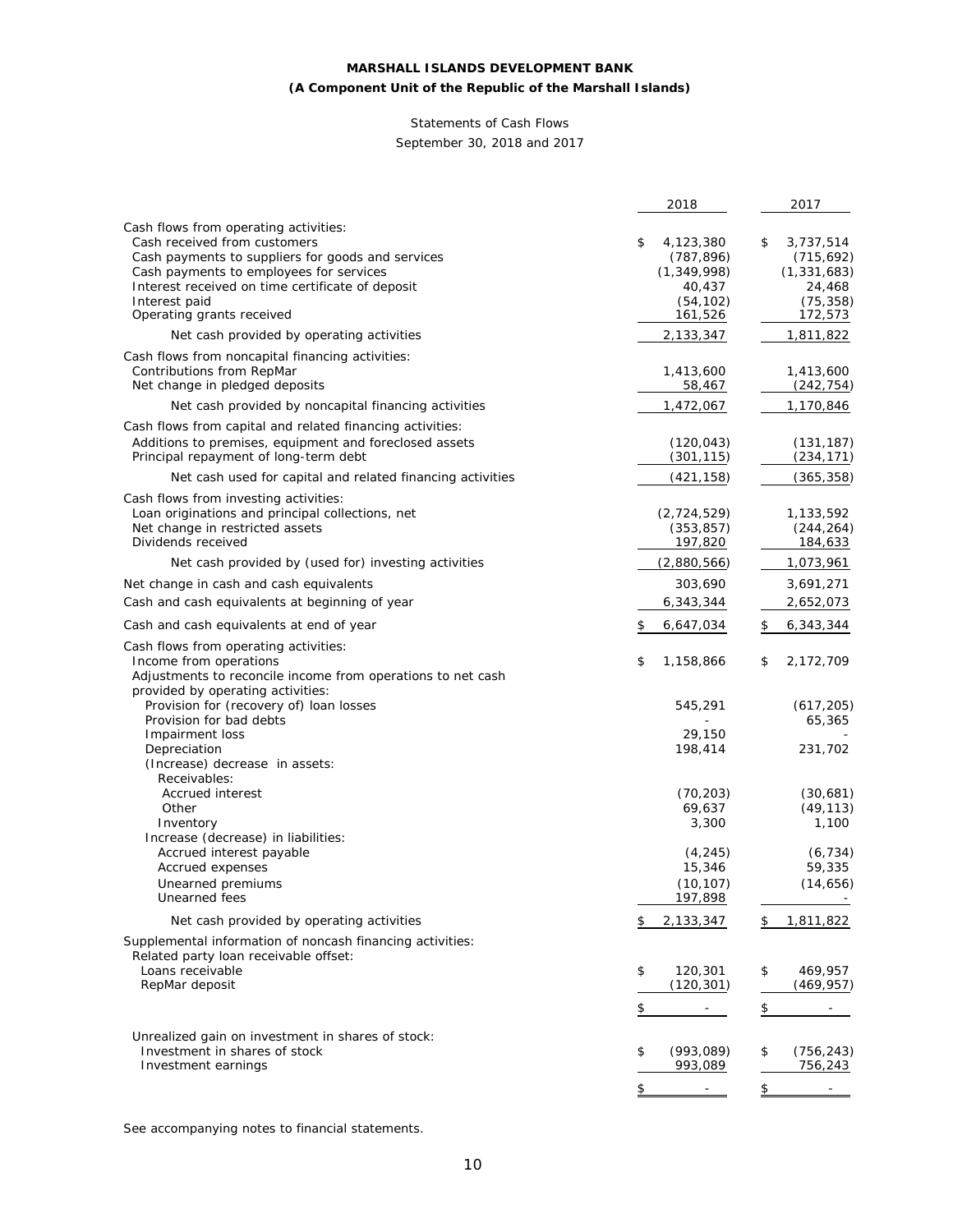Notes to Financial Statements September 30, 2018 and 2017

# (1) Organization

The Marshall Islands Development Bank (MIDB), a component unit of the Republic of the Marshall Islands (RepMar), was incorporated under the laws of RepMar as a non-stock corporation pursuant to the Marshall Islands Development Bank Act of 1988 (Public Law 1988-1). MIDB was established to promote the development and expansion of the economy of the Marshall Islands in order to improve the standard of living of the people and is governed by a seven-member Board of Directors appointed by the Cabinet of RepMar. The primary activities of MIDB have been designed to strengthen the nation's economic base, increase employment and production, improve the standards of housing, promote exports, and reduce the country's dependence on imports and foreign aid through the approval of viable development loans. MIDB has received funds under Section 211 of the Compact of Free Association (the Compact), direct contributions from RepMar and funds from the U.S. Department of Agriculture (USDA) under the Rural Housing and Community Development Service Housing Preservation and Self-Help Housing Program Grants. MIDB also assumed the assets and liabilities of the former Marshall Islands Economic Development Loan Office, Inc.

MIDB's financial statements are incorporated into the financial statements of RepMar as a component unit.

## (2) Summary of Significant Accounting Policies

MIDB follows the pronouncements of the Governmental Accounting Standards Board, which is the nationally accepted standard setting body for establishing accounting principles generally accepted in the United States of America (GAAP) for governmental entities.

GASB Statement No. 34, *Basic Financial Statements - and Management's Discussion and Analysis - for State and Local Governments*, as amended by GASB Statement No. 37, *Basic Financial Statements - and Management's Discussion and Analysis - for State and Local Governments: Omnibus*, GASB Statement No. 38, *Certain Financial Statement Note Disclosures*, and GASB Statement No. 61, *The Financial Reporting Entity: Omnibus - an amendment of GASB Statements No. 14 and 34*, establish financial reporting standards for governmental entities, which require that management's discussion and analysis of the financial activities be included with the basic financial statements and notes and modifies certain other financial statement disclosure requirements. In addition, GASB Statement No. 34 requires assets and liabilities of proprietary funds be presented in a classified format to distinguish between current and long-term assets and liabilities. MIDB is a governmentowned bank. Banks do not present a classified statement of net position because current assets are not matched with current liabilities. The statements of net position of MIDB present assets and liabilities in order of their relative liquidity, rather than in a classified format.

To conform to these requirements, equity is presented in the following net position categories:

- Net investment in capital assets capital assets, net of accumulated depreciation, plus construction or improvement of those assets.
- Restricted: Nonexpendable net position subject to externally imposed stipulations that requires MIDB to maintain such permanently. At September 30, 2018 and 2017, MIDB does not have nonexpendable net position. Expendable - net position whose use by MIDB is subject to externally imposed stipulations that can be fulfilled by actions of MIDB pursuant to those stipulations or that expire by the passage of time. As of September 30, 2018 and 2017, MIDB has expendable net position of \$1,505,822 and \$1,151,965, respectively.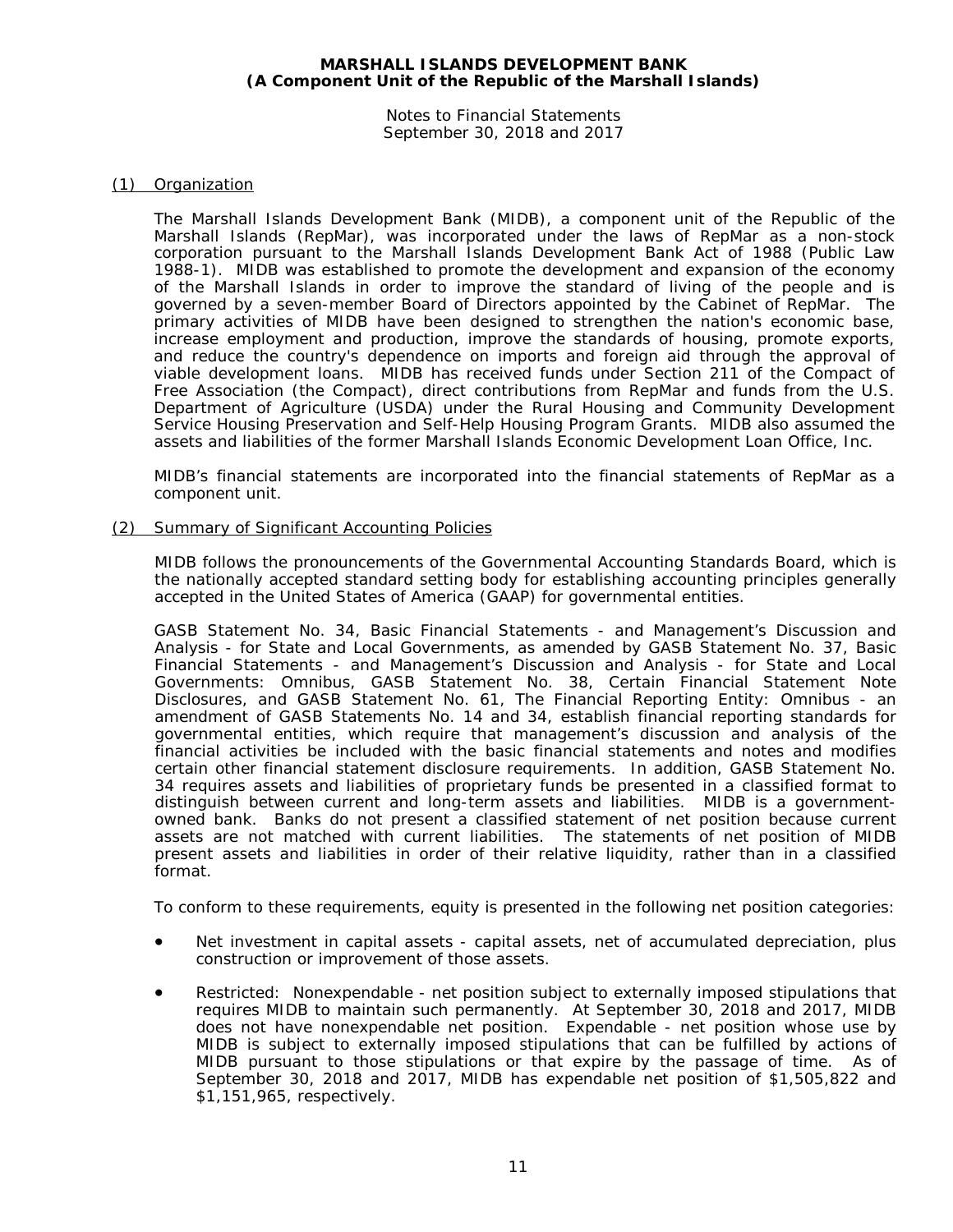Notes to Financial Statements September 30, 2018 and 2017

## (2) Summary of Significant Accounting Policies, Continued

• Unrestricted - net position that is not subject to externally imposed stipulations. Unrestricted net position may be designated for specific purposes by action of management or the Board of Directors or may otherwise be limited by contractual agreements with outside parties.

#### Basis of Accounting

Proprietary funds are accounted for on a flow of economic resources measurement focus. With this measurement focus, all assets and deferred outflows of resources, and liabilities and deferred inflows of resources associated with the operation of the fund are included in the statements of net position. Proprietary fund operating statements present increases and decreases in net position. The accrual basis of accounting is utilized by proprietary funds. Under this method, revenues are recorded when earned and expenses are recorded at the time liabilities are incurred.

#### Classification of Revenues

MIDB has classified its revenues as either operating or nonoperating according to the following criteria:

- *Operating Revenues* Operating revenues include activities that have the characteristics of exchange transactions, such as (1) insurance premiums, loan fees and interest income on loans and Certificates of Deposit, (2) rental occupancy income associated with MIDB assets, and (3) USDA federal grant revenues.
- *Nonoperating Revenues* Nonoperating revenues include activities that have the characteristics of nonexchange transactions, such as gifts and contributions, and other revenue sources that are defined as nonoperating revenues by GASB Statement No. 9, *Reporting Cash Flows of Proprietary and Nonexpendable Trust Funds and Governmental Entities That Use Proprietary Fund Accounting*, and GASB Statement No. 34, such as RepMar appropriations and investment income.

## Cash and Cash Equivalents and Time Certificates of Deposit

For purposes of the statements of net position and cash flows, cash and cash equivalents is defined as amounts in demand deposits as well as short-term investments maturing within three months of the date acquired. Deposits maintained in time certificates of deposit with original maturity dates greater than ninety days are separately classified.

Custodial credit risk is the risk that in the event of a bank failure, MIDB's deposits may not be returned to it. Such deposits are not covered by depository insurance and are either uncollateralized or collateralized with securities held by the pledging financial institution or held by the pledging financial institution but not in the depositor-government's name. MIDB does not have a deposit policy for custodial credit risk.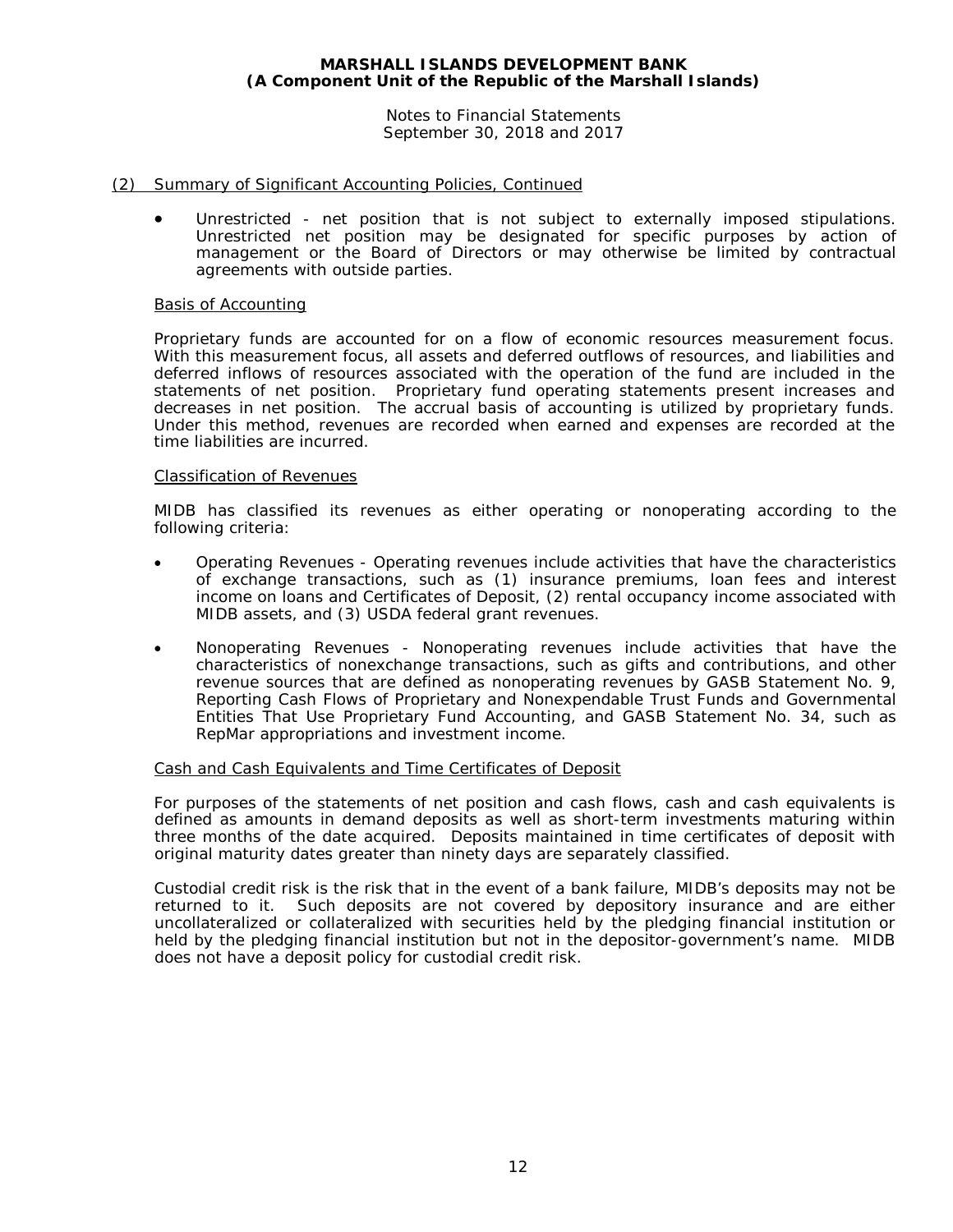Notes to Financial Statements September 30, 2018 and 2017

# (2) Summary of Significant Accounting Policies, Continued

## Cash and Cash Equivalents and Time Certificates of Deposit, Continued

As of September 30, 2018 and 2017, the carrying amounts of cash and cash equivalents and time certificates of deposit are \$8,152,856 and \$7,495,309, respectively, and the corresponding bank balances are \$8,483,341 and \$7,674,806, respectively. Of the bank balances, \$830,266 and \$740,273, respectively, are maintained in a financial institution subject to Federal Deposit Insurance Corporation (FDIC) insurance. The remaining amounts of \$7,653,075 and \$6,934,533, respectively, are maintained in a financial institution not subject to depository insurance. As of September 30, 2018 and 2017, bank deposits in the amount of \$250,000 were FDIC insured. MIDB does not require collateralization of its cash deposits; therefore, deposit levels in excess of FDIC insurance coverage are uncollateralized. Accordingly, these deposits are exposed to custodial credit risk.

#### Investments

Investments and related investment earnings are reported at fair value. Fair value is the price that would be received to sell an asset or paid to transfer a liability (i.e., the exit price) in an orderly transaction between market participants at the date as of which the fair value of an asset or liability is determined.

Equity investments in the common stock of Marshall Islands Holdings, Inc. and Marshall Islands Service Corporation (investees) are stated at the Net Asset Value (NAV). The NAV is used as a practical expedient to estimate fair value. The NAV is determined based on the total shareholders' equities reported by the respective investees.

## Loans Receivable, Interest Receivable and Allowances for Losses

Loans and interest receivables are due from customers, both individuals and businesses, located within the Republic of the Marshall Islands and are stated at the unpaid principal balances adjusted for charge-offs less the allowances for losses, and unearned loan fees and insurance premiums. Interest on loans is calculated using the simple interest method on daily balances of the principal amount outstanding. Loans are not carried at fair value because they do not meet the definition of an investment under GASB Statement No. 72.

The allowances for loan losses and interest receivable losses are established through a provision for losses charged to expense. Loans and interest receivables are charged against the allowances for losses when management believes that collection is unlikely. The allowance is an amount that management believes will be adequate to absorb possible losses on existing loans and interest receivables that may be uncollectible, based on evaluations of the collectability and prior loan loss experience. The evaluations take into consideration such factors as changes in the nature and volume of the loan portfolio, overall portfolio quality, review of specific problem loans and current economic conditions that may affect the borrowers' ability to pay.

## Other Receivables

Other receivables are due from government agencies, businesses and individuals located within the Republic of the Marshall Islands and are interest-free and uncollateralized. The allowance for uncollectible accounts is stated at an amount which management believes will be adequate to absorb possible losses on accounts receivable that may become uncollectible based on evaluations of the collectability of these accounts and prior collection experience. Management determines the adequacy of the allowance for uncollectible accounts based upon review of the aged accounts receivable. The allowance is established through a provision for bad debts charged to expense.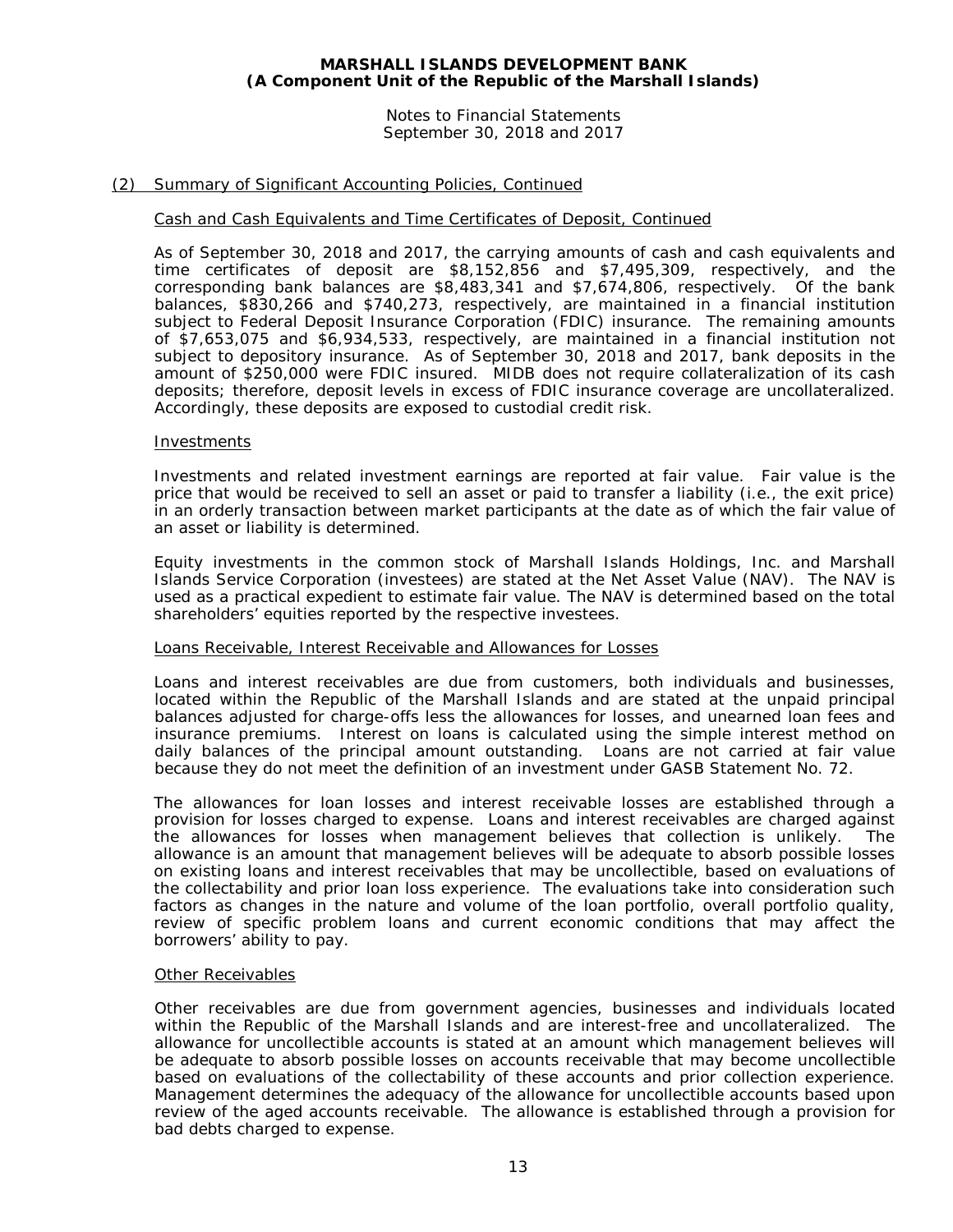Notes to Financial Statements September 30, 2018 and 2017

#### (2) Summary of Significant Accounting Policies, Continued

#### Premises and Equipment

Premises and equipment with a cost that equals or exceeds \$500 are capitalized. Such assets are carried at cost less accumulated depreciation. Depreciation is calculated using the straight-line method based on the estimated useful lives of the respective assets. The estimated useful lives of these assets are as follows:

| Building and houses | $5 - 15$ years |
|---------------------|----------------|
| Computer systems    | 5 years        |
| Motor vehicles      | 3 years        |
| Office furniture    | 5 years        |
| Office equipment    | 5 years        |

#### Foreclosed Assets

Assets acquired through, or in lien of, loan foreclosures are held for sale and are initially recorded at the lower of loan carrying amount or fair value at the date of foreclosure, establishing a new cost basis. Subsequent to foreclosure, valuations are periodically performed by management and the assets are carried at the lower of the carrying amount or fair value less cost to sell. Revenue and expenses from operations and changes in the valuation allowance are included in net expenses from foreclosed assets.

#### Deferred Outflows of Resources

In addition to assets, the statement of net position will sometimes report a separate section for deferred outflows of resources. This separate financial statement element represents a consumption of net position that applies to a future period and so will not be recognized as an outflow of resources (deduction of net position) until then. MIDB has no items that qualify for reporting in this category.

#### Deferred Inflows of Resources

In addition to liabilities, the statement of net position will sometimes report a separate section for deferred inflows of resources. This separate financial statement element represents an acquisition of net position that applies to a future period and so will not be recognized as an inflow of resources (additions to net position) until then. MIDB has no items that qualify for reporting in this category.

#### **Taxes**

Corporate profits are not subject to income tax in the Republic of the Marshall Islands. The Government of the Republic of the Marshall Islands imposes a gross revenue tax of 3% on revenues. MIDB is specifically exempt from gross revenue tax pursuant to Section 817 of Public Law 1988-1.

## Recognition of Loan Premium and Loan Processing Revenues

Loan insurance premiums and loan processing fees are generally recognized as revenue on a pro rata basis up to a maximum of three-year term. The portion of premiums and loan processing fees that will be earned in the future is deferred and reported as unearned premiums and unearned loan processing fees.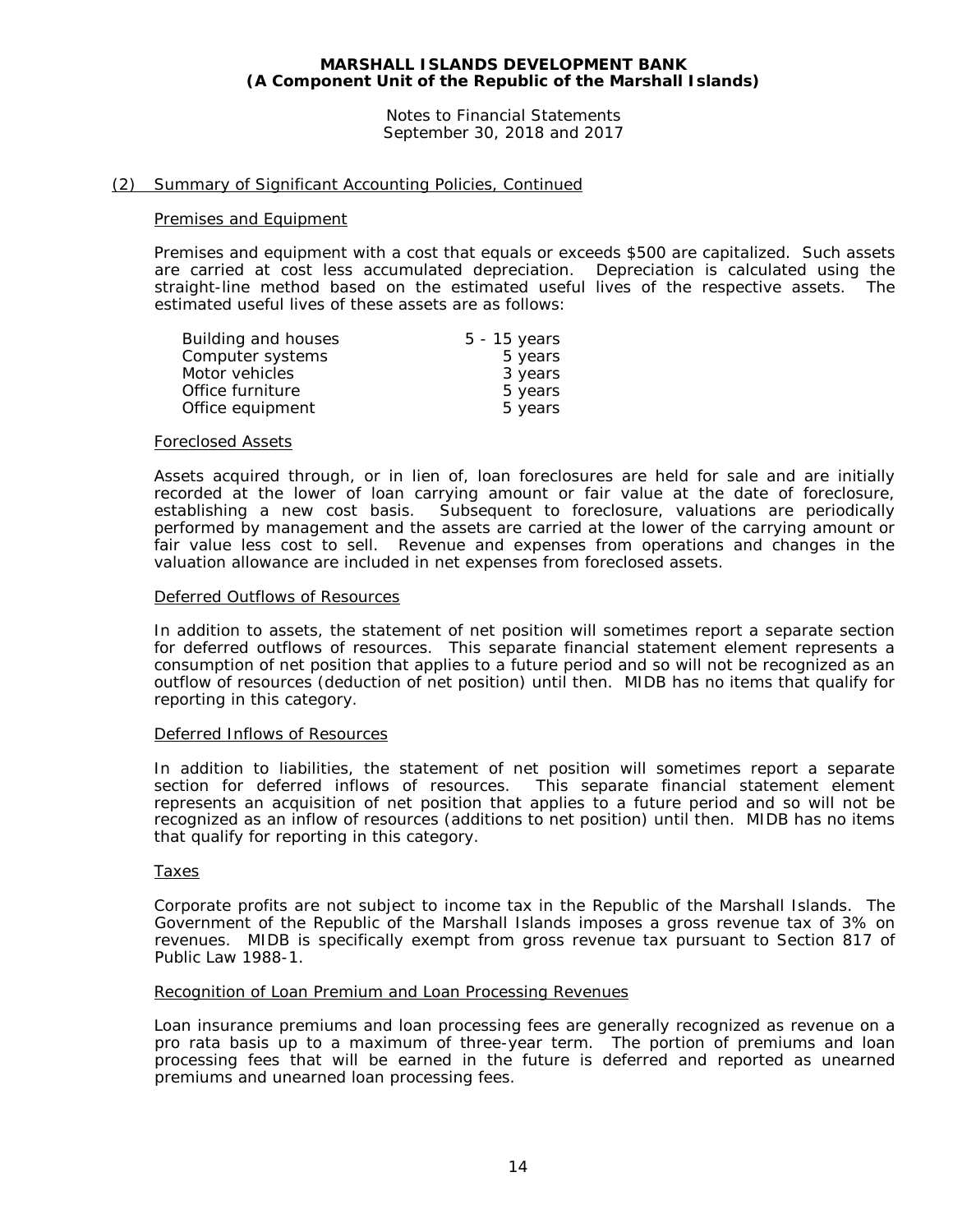Notes to Financial Statements September 30, 2018 and 2017

# (2) Summary of Significant Accounting Policies, Continued

## New Accounting Standards

During the year ended September 30, 2018, MIDB implemented the following pronouncements:

- GASB Statement No. 75, *Accounting and Financial Reporting for Postemployment Benefits Other Than Pensions*, which replaces the requirements of Statements No. 45, *Accounting and Financial Reporting by Employers for Postemployment Benefits Other Than Pensions*, as amended, and No. 57, *OPEB Measurements by Agent Employers and Agent Multiple-Employer Plans*, and provides guidance on reporting by governments that provide OPEB to their employees and for governments that finance OPEB for employees of other governments.
- GASB Statement No. 81, *Irrevocable Split-Interest Agreements,* which improves accounting and financial reporting for irrevocable split-interest agreements by providing recognition and measurement guidance for situations in which a government is a beneficiary of the agreement.
- GASB Statement No. 85, *Omnibus 2017*, which address practice issues that have been identified during implementation and application of certain GASB Statements including issues related to blending component units, goodwill, fair value measurement and application, and postemployment benefits (pensions and other postemployment benefits).
- GASB Statement No. 86, *Certain Debt Extinguishment Issues*, which improves consistency in accounting and financial reporting for in-substance defeasance of debt.

The implementation of these statements did not have a material effect on the accompanying financial statements.

In November 2016, GASB issued Statement No. 83, *Certain Asset Retirement Obligations*, which addresses accounting and financial reporting for certain asset retirement obligations (AROs) associated with the retirement of a tangible capital asset. The provisions in Statement No. 83 are effective for fiscal years beginning after June 15, 2018. Management does not believe that the implementation of this statement will have a material effect on the financial statements.

In January 2017, GASB issued Statement No. 84, *Fiduciary Activities*, which establishes criteria for identifying fiduciary activities of all state and local governments. The provisions in Statement No. 84 are effective for fiscal years beginning after December 15, 2018. Management does not believe that the implementation of this statement will have a material effect on the financial statements.

In June 2017, GASB issued Statement No. 87, *Leases*, which establishes a single model for lease accounting based on the foundational principle that leases are financings of the right to use an underlying asset. The provisions in Statement No. 87 are effective for fiscal years beginning after December 15, 2019. Management has yet to determine whether the implementation of this statement will have a material effect on the financial statements.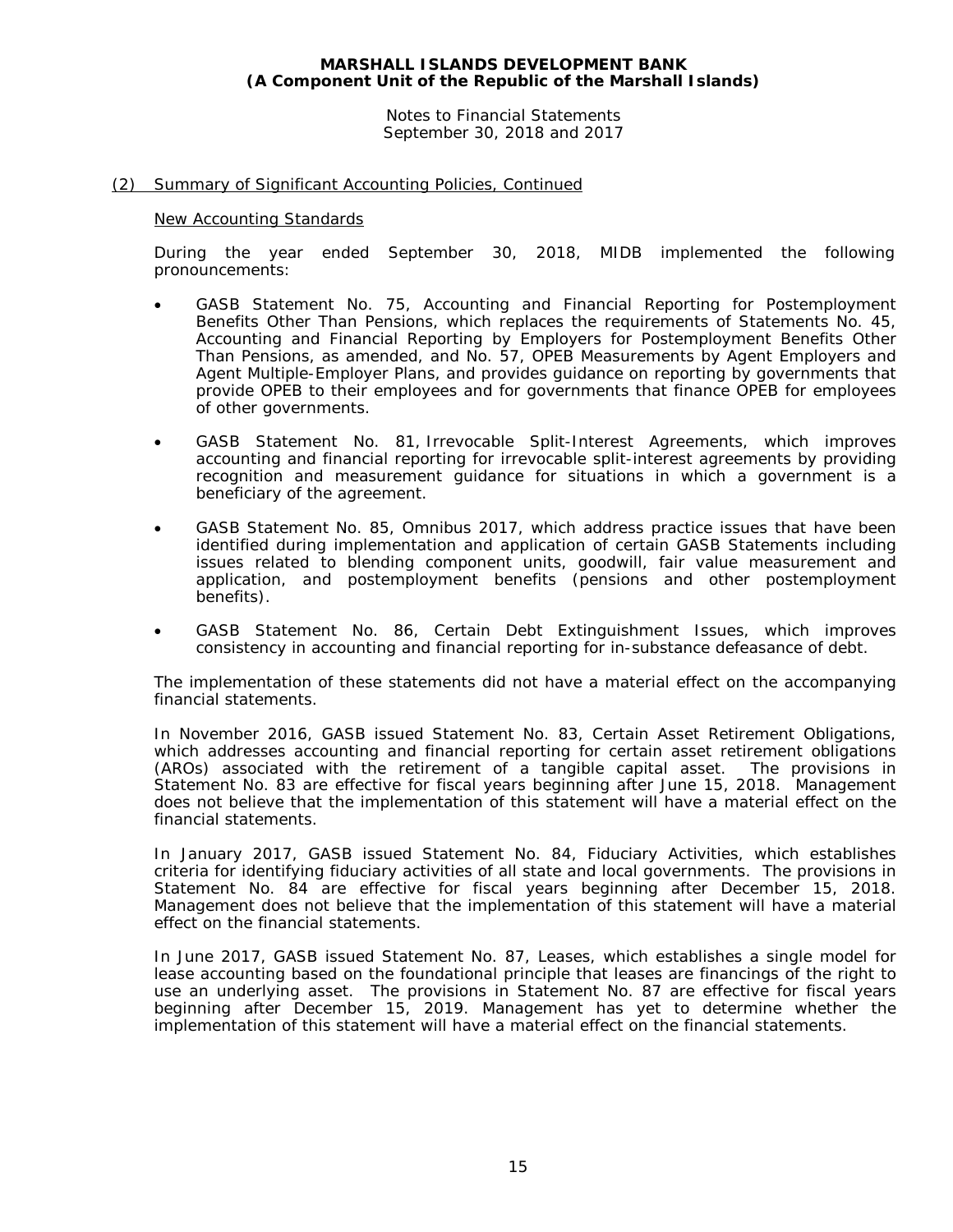Notes to Financial Statements September 30, 2018 and 2017

#### (2) Summary of Significant Accounting Policies, Continued

#### New Accounting Standards, Continued

In April 2018, GASB issued Statement No. 88, *Certain Disclosures Related to Debt, including Direct Borrowings and Direct Placements*, which improves the information that is disclosed in notes to government financial statements related to debt, including direct borrowings and direct placements. The provisions in Statement No. 88 are effective for fiscal years beginning after June 15, 2018. Management does not believe that the implementation of this statement will have a material effect on the financial statements.

In June 2018, GASB issued Statement No. 89, *Accounting for Interest Cost Incurred before the End of a Construction Period*, which requires that interest cost incurred before the end of a construction period be recognized as an expense in the period in which the cost is incurred for financial statements prepared using the economic resources measurement focus. The provisions in Statement No. 89 are effective for fiscal years beginning after December 15, 2019. Management does not believe that the implementation of this statement will have a material effect on the financial statements.

In August 2018, GASB issued Statement No. 90, *Majority Equity Interests – an Amendment of GASB Statements No. 14 and No. 61,* which improves the consistency and comparability of reporting a government's majority equity interest in a legally separate organization and the relevance of financial statement information for certain component units. The provisions in Statement No. 90 are effective for fiscal years beginning after December 15, 2018. Management does not believe that the implementation of this statement will have a material effect on the financial statements.

#### Estimates

The preparation of financial statements in accordance with GAAP requires management to make estimates and assumptions that affect the reported amounts of assets and deferred outflows of resources, liabilities and deferred inflows of resources, and disclosures of contingent assets and liabilities at the date of the financial statements and the reported amounts of revenues and expenses during the reporting period. Actual results could differ from those estimates. Material estimates that are particularly susceptible to significant change in the near term relate to the determination of the allowance for loan losses and valuation of foreclosed assets.

#### (3) Investments

A summary of MIDB's investments as of September 30, 2018 and 2017 that are valued using the Net Asset Value (NAV) per share is as follows:

|                                                                         | 2018                                | 2017                |
|-------------------------------------------------------------------------|-------------------------------------|---------------------|
| Marshall Islands Holdings, Inc.<br>Marshall Islands Service Corporation | $$8,142,535$ $$7,152,116$<br>47.130 | 44,460              |
|                                                                         | \$ <u>8,189,665</u>                 | \$ <u>7,196,576</u> |

The investment in Marshall Islands Holdings, Inc. (MIHI) comprises of 16% and 15%, respectively, of the outstanding shares as of September 30, 2018 and 2017. MIHI engages in all aspects of holding company activities in the Marshall Islands and is the sole shareholder of Bank of Marshall Islands (BOMI). In addition, the investment in Marshall Islands Service Corporation (MISC), an affiliate of BOMI, comprises of less than 1% of the outstanding shares as of September 30, 2018 and 2017. During the years ended September 30, 2018 and 2017, related dividend income was \$197,820 and \$184,632, respectively.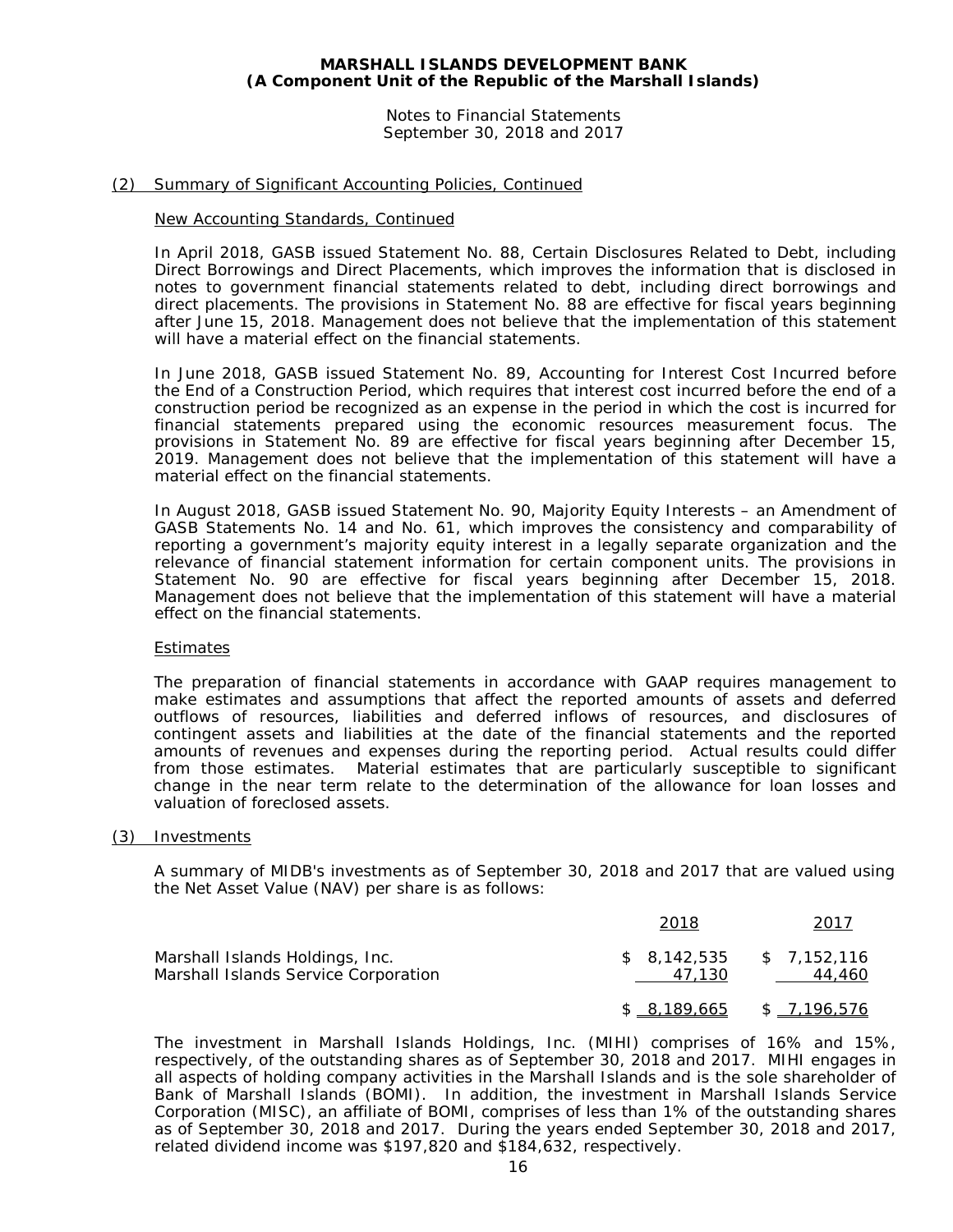Notes to Financial Statements September 30, 2018 and 2017

#### (4) Loans Receivable

Loans receivable as of September 30, 2018 and 2017 are summarized as follows:

|                               | 2018         | 2017          |
|-------------------------------|--------------|---------------|
| Loans receivable              | \$26,823,177 | \$24,166,207  |
| Less: unearned premiums       | (317, 477)   | (327, 584)    |
| unearned loan processing fees | (197, 898)   |               |
| allowance for loan losses     | (5.989.947)  | (4, 709, 817) |
|                               | \$20,317,855 | \$19,128,806  |

An analysis of the change in the allowance for loan losses during the years ended September 30, 2018 and 2017 is as follows:

|                                                                                                                                   | 2018                                       | 2017                                                 |
|-----------------------------------------------------------------------------------------------------------------------------------|--------------------------------------------|------------------------------------------------------|
| Beginning balance<br>Reinstated loans which were subsequently collected<br>Provision for (recovery of) loan losses<br>Charge-offs | 4,709,817<br>738,978<br>545,291<br>(4.139) | 4,090,835<br>\$.<br>1,237,047<br>(617, 205)<br>(860) |
| Ending balance                                                                                                                    | \$5,989,947                                | 4,709,817                                            |

The loan portfolio is comprised of consumer, housing and business loans. The majority of the 2018 and 2017 loan portfolio is unsecured, while the remaining portion is secured by various forms of collateral. Additionally, these loans are normally cosigned by third parties. The basis for expected repayment of a majority of the consumer loans and housing loans is the continued employment of the borrower and allotment agreements between MIDB and the borrower's employer. All loans are at fixed rates ranging from 4% - 7% for business loans, 6% - 7% for housing loans, and 7% - 14% for consumer loans.

#### (5) Accrued Interest Receivable

Accrued interest receivable as of September 30, 2018 and 2017 is summarized as follows:

|                                                                            | 2018                | 2017                          |
|----------------------------------------------------------------------------|---------------------|-------------------------------|
| Republic of the Marshall Islands<br>Investment Development Fund            | 165,696<br>S.       | 92.340<br>S<br>37 <u>,161</u> |
| Gross accrued interest receivable<br>Less: allowance for doubtful interest | 165.696<br>(11.267) | 129,501<br>(45, 275)          |
|                                                                            | 154.429             | 84.226                        |

An analysis of the change in the allowance for interest receivable during the years ended September 30, 2018 and 2017 is as follows:

|                                  | <u> 2018 </u>      | 2017                |
|----------------------------------|--------------------|---------------------|
| Beginning balance<br>Charge-offs | 45,275<br>(34,008) | 73,044<br>(27, 769) |
| Ending balance                   | 11.267             | 45,275              |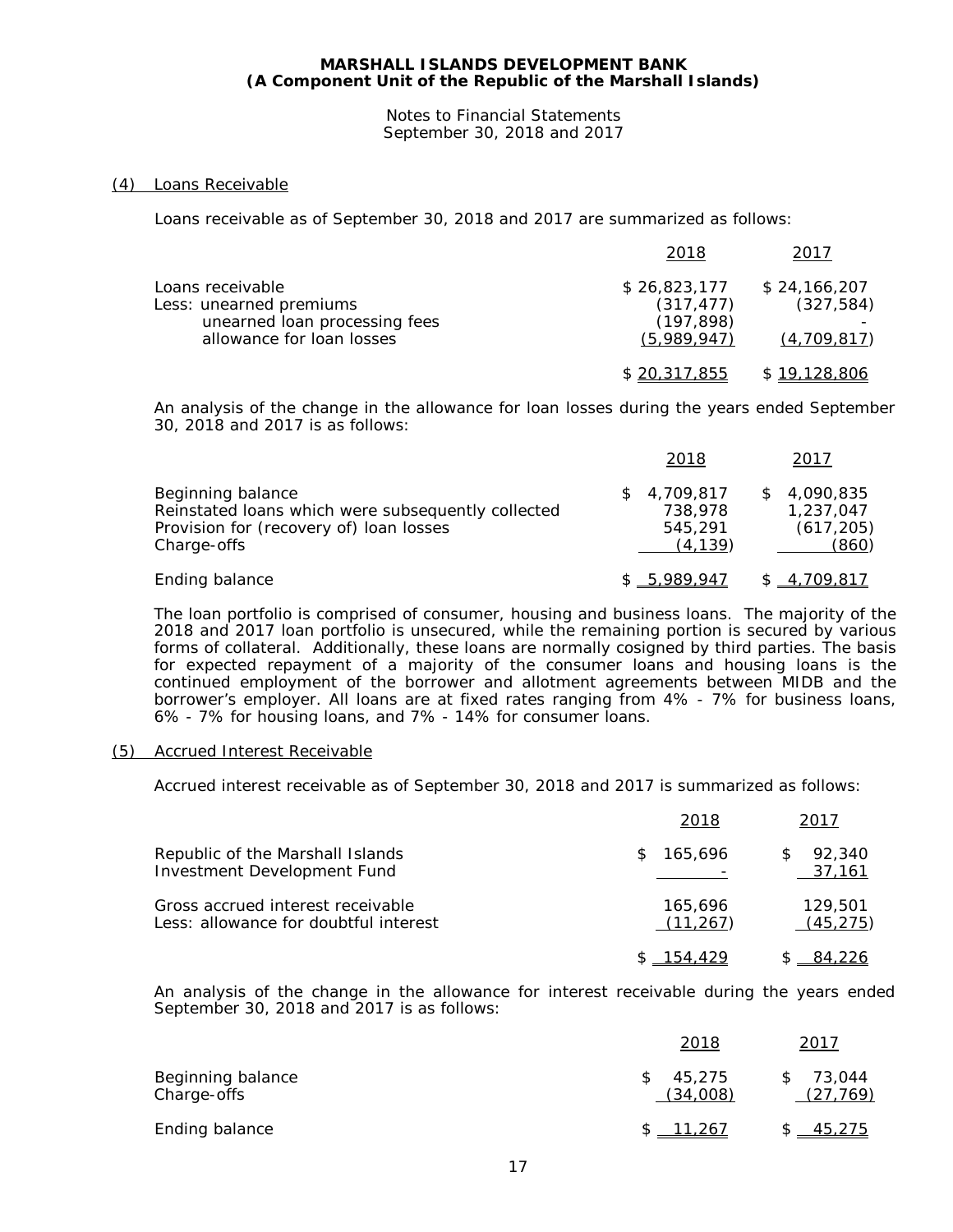Notes to Financial Statements September 30, 2018 and 2017

#### (6) Other Receivables

Other receivables as of September 30, 2018 and 2017, are as follows:

|                                      | 2018                    | 2017                  |
|--------------------------------------|-------------------------|-----------------------|
| Rental<br>Other                      | 423,855<br>\$<br>30,168 | \$499.684<br>123,751  |
| Allowance for uncollectible accounts | 454,023<br>(366, 835)   | 623,435<br>(466, 610) |
|                                      | $$ -87,188$             | \$156,825             |

## (7) Restricted Deposits

MIDB maintains a savings deposit as of September 30, 2018 and 2017 in the amount of \$611,610 and \$594,862, respectively, which is restricted to collateralize loans funded by Rural Housing Service (RHS). The Memorandum of Understanding signed with the RHS requires MIDB to create and maintain an escrow account with an initial deposit of \$500,000. If the account falls below \$500,000, MIDB shall deposit in the escrow account 5% of all RHS loans issued until such time that the account has reached \$500,000. MIDB also maintains a time certificate of deposit as of September 30, 2018 and 2017 with an affiliated bank in the amount of \$894,212 and \$557,103, respectively, which is restricted to collateralize a loan payable by Tobolar Copra Processing Authority.

#### (8) Premises and Equipment

Capital asset activity for the years ended September 30, 2018 and 2017 is as follows:

|                               |                    |                | 2018 |                         |             |                       |
|-------------------------------|--------------------|----------------|------|-------------------------|-------------|-----------------------|
|                               | October 1.<br>2017 | Additions      |      | Deletions/<br>Transfers |             | September 30,<br>2018 |
| Building and houses           | \$2,722,943        | \$<br>38,120   | \$   |                         | \$2,761,063 |                       |
| Computer systems              | 284,668            | 8.262          |      |                         |             | 292.930               |
| Motor vehicles                | 354,671            | 33,300         |      | (147,990)               |             | 239.981               |
| Office furniture              | 62.499             | 595            |      |                         |             | 63.094                |
| Office equipment              | 434,470            | 12,921         |      |                         |             | 447,391               |
|                               | 3,859,251          | 93,198         |      | (147,990)               |             | 3,804,459             |
| Less accumulated depreciation | (3,324,669)        | (198, 414)     |      | 130,087                 |             | (3,392,996)           |
|                               | 534,582            | (105, 216)     |      | (17,903)                |             | 411,463               |
| Construction materials        | 83,840             | 74,908         |      | (48,063)                |             | 110,685               |
|                               | 618,422            | \$<br>(30.308) | \$   | (65.966)                | \$          | 522,148               |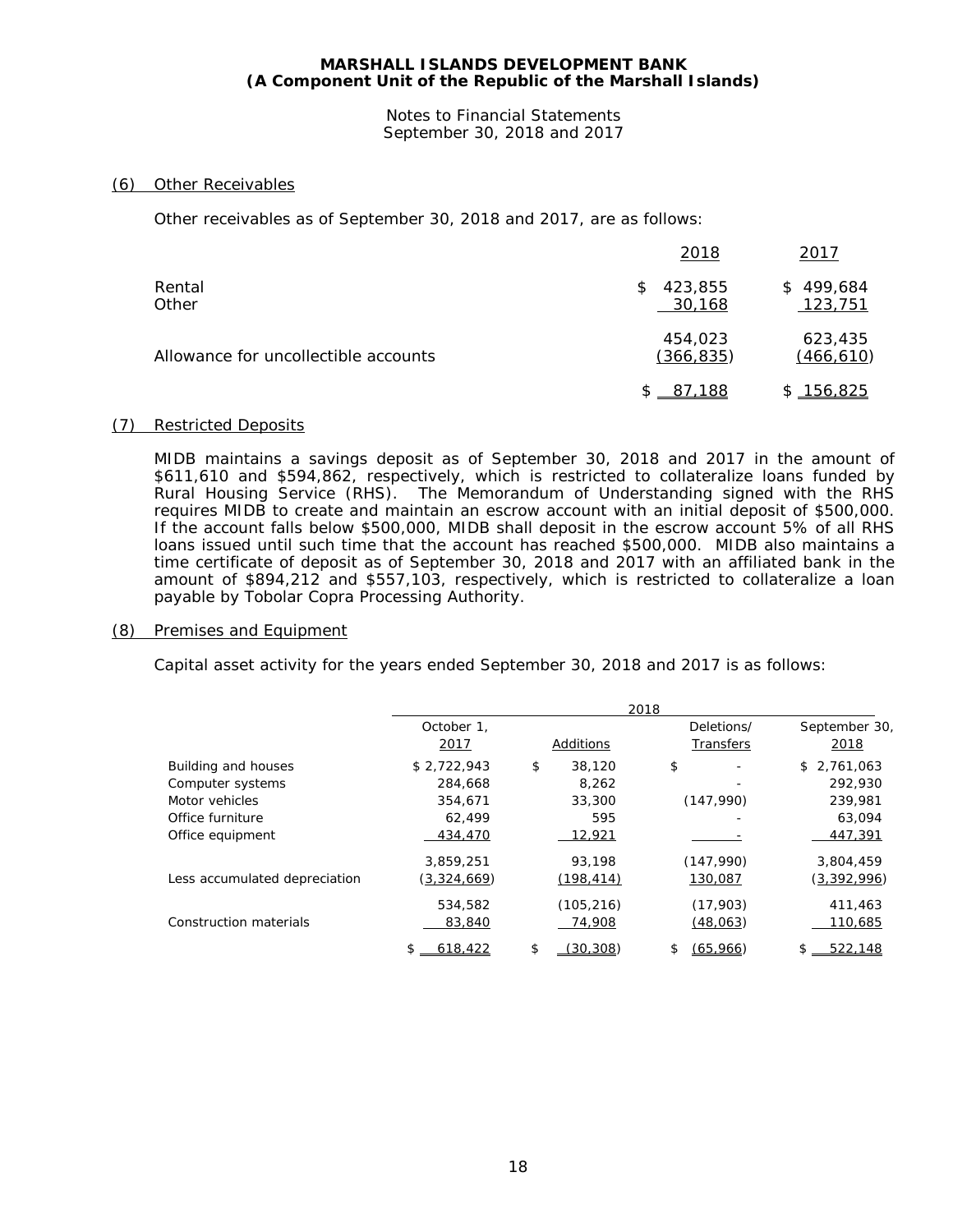# Notes to Financial Statements September 30, 2018 and 2017

# (8) Premises and Equipment, Continued

|                               |                    |                  | 2017 |                         |                       |
|-------------------------------|--------------------|------------------|------|-------------------------|-----------------------|
|                               | October 1.<br>2016 | Additions        |      | Deletions/<br>Transfers | September 30,<br>2017 |
| Building and houses           | \$2.691.595        | \$<br>31,348     |      | \$                      | \$2,722,943           |
| Computer systems              | 281,858            | 2,810            |      |                         | 284,668               |
| Motor vehicles                | 302,826            | 51,845           |      |                         | 354,671               |
| Office furniture              | 59,194             | 3,305            |      |                         | 62,499                |
| Office equipment              | 428,321            | 6,149            |      |                         | 434,470               |
|                               | 3,763,794          | 95,457           |      |                         | 3,859,251             |
| Less accumulated depreciation | <u>(3,092,967)</u> | <u>(231,702)</u> |      |                         | (3,324,669)           |
|                               | 670,827            | (136, 245)       |      |                         | 534,582               |
| Construction materials        | 48,110             | 55,020           |      | (19, 290)               | 83,840                |
|                               | 718,937            | \$ (81.225)      |      | \$(19, 290)             | 618,422               |

## (9) Foreclosed Assets

Foreclosed assets are presented net of an allowance for losses. Foreclosed assets as of September 30, 2018 and 2017 are summarized as follows:

|                                           | 2018                 | 2017                   |
|-------------------------------------------|----------------------|------------------------|
| Foreclosed assets<br>Allowance for losses | 350,000<br>(350,000) | \$350,000<br>(350,000) |
|                                           | $S \qquad -$         |                        |

## (10) Investment in Property

In April 2005, MIDB purchased property for \$139,000, with the ultimate intention of selling the property. The property is currently being leased to tenants. Depreciation is recognized by use of an estimated 10-year life and by the straight line method. As of September 30, 2018 and 2017, the property has been fully depreciated and is presented net of accumulated depreciation of \$139,000.

## (11) Note Payable

MIDB has a note payable to an affiliate bank in the amount of \$1,090,500, dated September 22, 2015, interest at 6.5% per annum, due in monthly installments of principal and interest of \$25,265 through November 30, 2019, collateralized by a time certificate of deposit and an assignment of loans receivable. This loan was a restructure of the \$2,000,000 and \$1,000,000 prior year loans. As of September 30, 2018 and 2017, the balance outstanding is \$301,955 and \$603,070, respectively.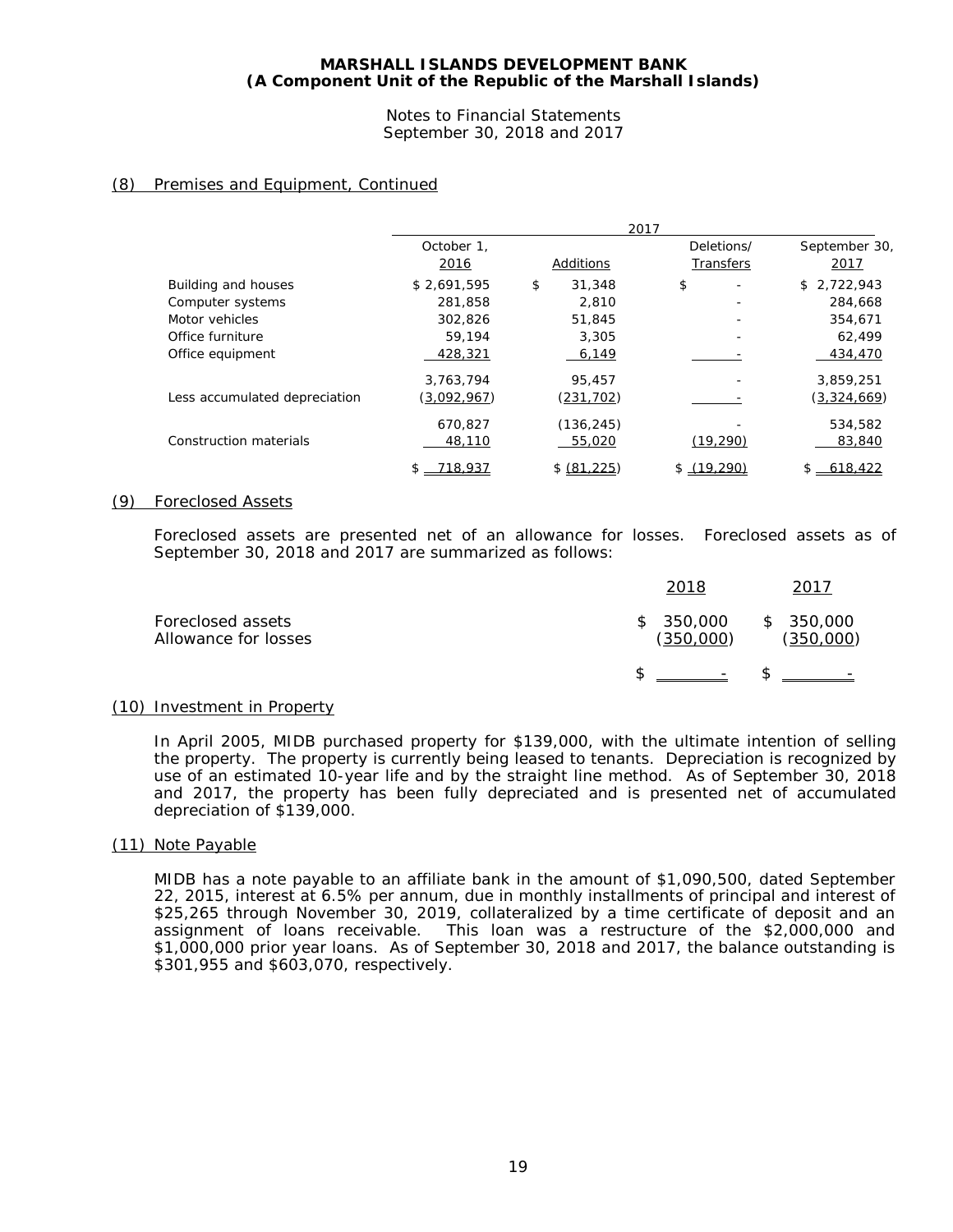Notes to Financial Statements September 30, 2018 and 2017

# (11) Note Payable, Continued

Annual debt service requirements to maturity for principal and interest are as follows:

| Year ending<br>September 30, | Principal        | Interest       | Total              |
|------------------------------|------------------|----------------|--------------------|
| 2019<br>2020                 | 292.018<br>9.937 | \$11,162<br>53 | \$303,180<br>9.990 |
|                              | - 301,955        | 11,215         | \$ 313,170         |

Long-term debt changes during the years ended September 30, 2018 and 2017 are as follows:

|                       | Balance<br>October 1 | Additions | Reductions | Balance<br>September 30, | Due Within<br>One Year |
|-----------------------|----------------------|-----------|------------|--------------------------|------------------------|
| 2018:<br>Note payable | \$603.070            |           | (301.115)  | \$ 301.955               | $$ -292.018$           |
| 2017:<br>Note payable | \$837,241            |           | (234.171)  | \$603.070                | 295,449                |

#### (12) Related Party Transactions

MIDB is a component unit of RepMar and is therefore affiliated with all RepMar-owned and affiliated entities, including Air Marshall Islands, Inc. (AMI) and Tobolar Copra Processing Authority (TCPA).

In 2013, MIDB entered into a loan with AMI whereby MIDB loaned AMI \$2,500,000 for the purpose of funding operations. In 2015, the Board approved the charge-off of the entire loan in the amount of \$2,376,134. Accordingly, pursuant to Cabinet Minute C.M. 064 (2015), MIDB commenced withdrawal of funds from the RepMar deposit as a partial settlement. Total related payments through withdrawals during the years ended September 30, 2018 and 2017 were \$125,501 and \$493,153, respectively.

On July 3, 2018, MIDB entered into a short-term loan with TCPA whereby MIDB loaned TCPA \$805,480 for the purpose of funding the operations, secured by the assignment of fund allocated to TCPA under Cabinet Minute C.M. 133 (2018). Such loan was paid in full on August 21, 2018 by RepMar. On August 22, 2018, MIDB entered into another short-term loan with TCPA amounting to \$700,000 secured by the agreement of funds allocated to TCPA under Cabinet Minute C.M. 168 (2018) and as guaranteed by RepMar. As at September 30, 2018, the outstanding balance is \$700,000.

As of September 30, 2018 and 2017, MIDB has deposits with an affiliate bank of \$7,653,075 and \$6,934,533, respectively. The deposits accrue interest at rates of 0.25% to 2% per annum. Interest earned for the years ended September 30, 2018 and 2017 was \$40,437 and \$24,468, respectively.

As of September 30, 2018 and 2017, MIDB employees have outstanding loans of \$965,462 and \$807,640, respectively. In addition, the directors of MIDB have outstanding loans as of September 30, 2018 and 2017, of \$316,019 and \$323,546, respectively. All loans were made at normal commercial terms and conditions.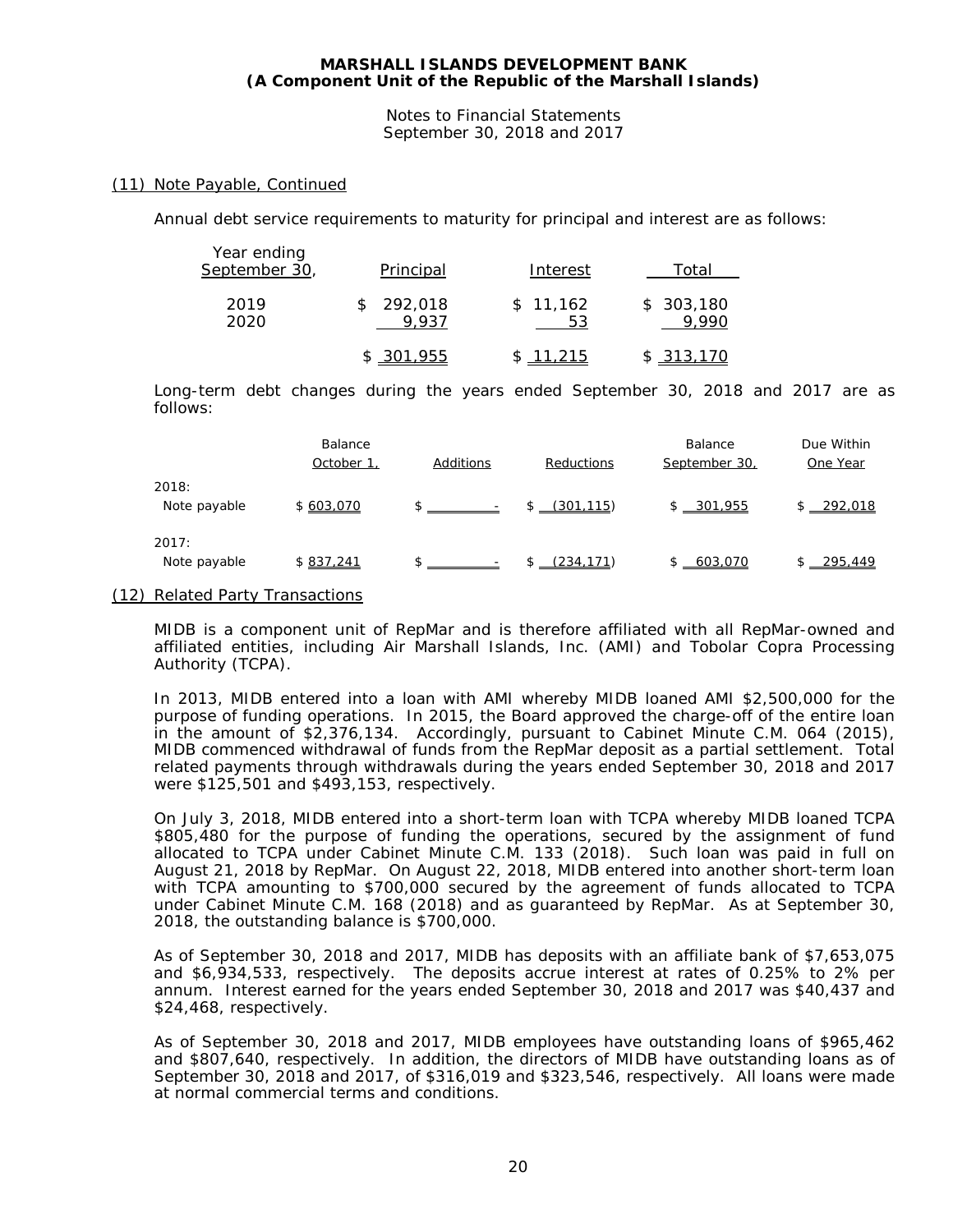Notes to Financial Statements September 30, 2018 and 2017

## (12) Related Party Transactions, Continued

As of September 30, 2018 and 2017, MIDB has an outstanding certificate of deposit of \$0 and \$120,301, respectively, payable to RepMar. The deposit is for a fifteen-year term and accrues interest at 4% per annum. This deposit is withdrawable in full or in part before maturity date with the consent of MIDB. As of September 30, 2018 and 2017, interest payable relating to this deposit amounted to \$0 and \$4,245, respectively, and is included within the statements of net position as accrued interest payable.

Movements in the outstanding RepMar certificate of deposit during the years ended September 30, 2018 and 2017 are as follows:

|                         | Balance<br>October 1 | Additions | Reductions    | Balance<br>September 30, |
|-------------------------|----------------------|-----------|---------------|--------------------------|
| 2018:<br>RepMar deposit | \$120.301            | 5,200     | \$ (125.501)  |                          |
| 2017:<br>RepMar deposit | \$590.258            | 23,196    | \$ (493, 153) | 120,301                  |

During the year ended September 30, 2017, the operations of MIDB were funded by an appropriation of \$2,827,200 from the RepMar Nitijela for the purpose of funding the Small and Medium-sized Enterprises Business and Housing Loan Program, of which \$1,721,356 and \$1,234,809 remains unexpended as of September 30, 2018 and 2017, respectively. MIDB has recorded a receivable from RepMar at September 30, 2018 and 2017 of \$0 and \$1,413,600, respectively, associated with this appropriation.

## (13) Risk Management

MIDB is exposed to various risks of loss related to torts; theft of, damage to, and destruction of assets; errors and omissions; injuries to employees; and natural disasters. MIDB has elected to purchase insurance covering a 5-story commercial building in Delap Village and 10 residential units in Rairok Village against fire, lightning and typhoon. MIDB has also purchased commercial automobile insurance and fire, lightning and typhoon insurance covering office contents from independent third parties for the risks of losses to which it is exposed. Settled claims from these risks have not exceeded commercial insurance coverage for the past three years. MIDB management believes that the policies purchased are sufficient to cover any loss, if any, to which it is exposed.

## (14) Commitments

MIDB committed to guarantee a loan payable to an affiliate bank by Tobolar Copra Processing Authority with a principal balance totaling \$928,164 and \$976,103 as of September 30, 2018 and 2017, respectively.

Further, certain loans recorded in the books of USDA are subject to a MIDB guarantee, the balance of which amounted to \$11,466,905 and \$11,087,474 as of September 30, 2018 and 2017, respectively. During the years ended September 30, 2018 and 2017, MIDB made payments to USDA in the amount of \$7,079 and \$0, respectively for related delinquent loans.

In 2001, MIDB assumed payment obligations under a fifteen-year ground lease, expiring on January 14, 2003, with an option to renew for an additional five years. In 2005, MIDB entered into an amended lease agreement with the landowners. The term of the amended lease is twenty years, expiring on January 13, 2023.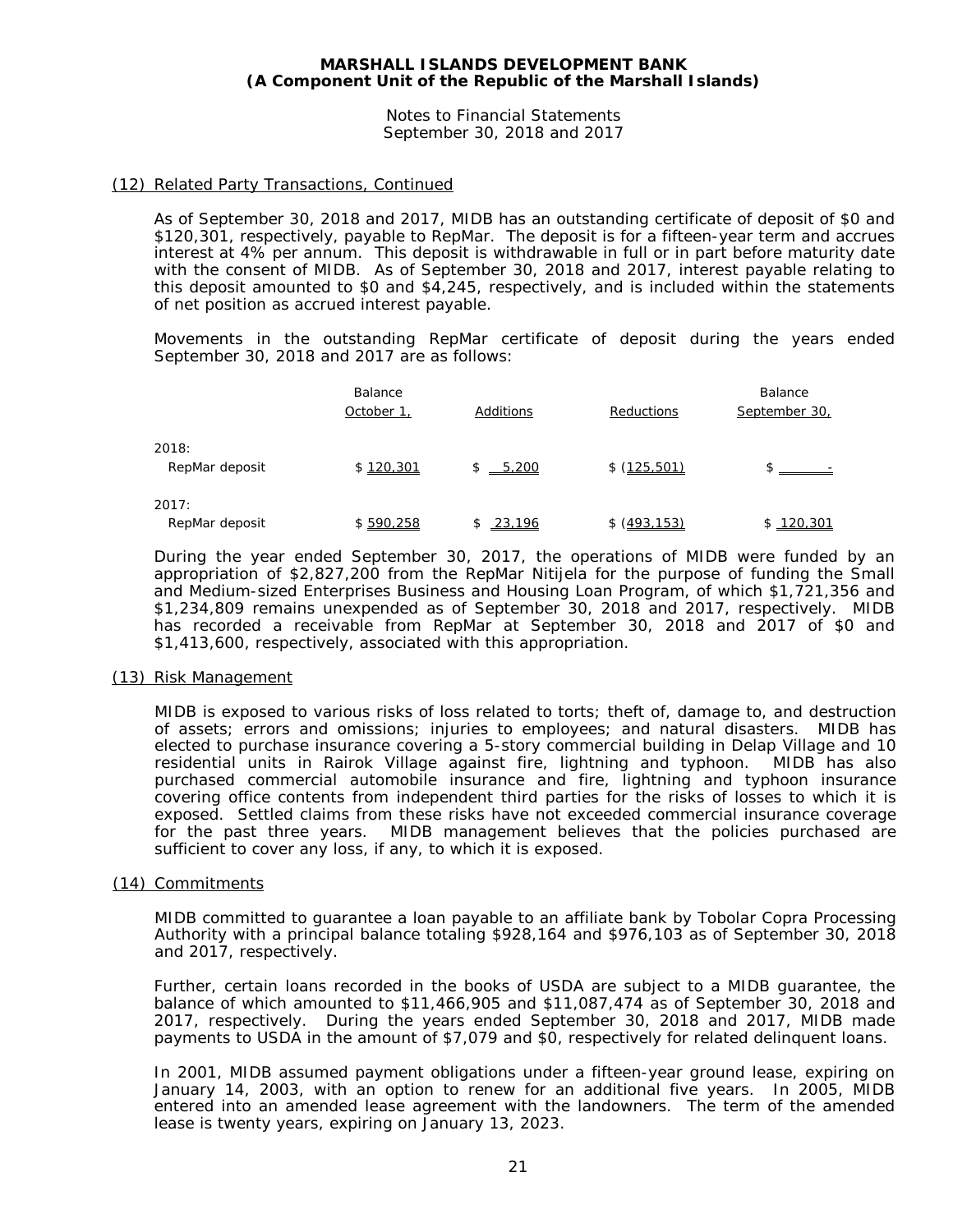Notes to Financial Statements September 30, 2018 and 2017

#### (14) Commitments, Continued

Year ending

In 2003, MIDB assumed payment obligations under a thirty-year ground lease, expiring on December 31, 2028, with an option to renew for two additional terms of thirty years each.

In 2010, MIDB entered into a fifty-year ground lease agreement for a portion of Awao Weto property expiring on January 14, 2060.

In 2010, MIDB entered into a fifty-year ground lease agreement for a portion of Kabilwe Weto property expiring on May 31, 2060.

MIDB has entered into other lease agreements expiring over various years through September 30, 2063.

Future minimum lease payments under these leases are as follows:

| var vriamig<br>September 30,                                                                                                                                     |                                                                                                                                       |
|------------------------------------------------------------------------------------------------------------------------------------------------------------------|---------------------------------------------------------------------------------------------------------------------------------------|
| 2019<br>2020<br>2021<br>2022<br>2023<br>2024 - 2028<br>2029 - 2033<br>2034 - 2038<br>$2039 - 2043$<br>2044 - 2048<br>$2049 - 2053$<br>2054 - 2058<br>2059 - 2063 | \$<br>26,930<br>27.027<br>27.027<br>27.027<br>24.194<br>116,988<br>81.048<br>42,835<br>38,725<br>25,421<br>25,421<br>25,421<br>20.091 |
|                                                                                                                                                                  |                                                                                                                                       |

\$ 508,155

MIDB has entered into several leases as lessor expiring over various years through December 31, 2029. Future minimum lease income for subsequent years ending September 30 is as follows:

| Years ending<br>September 30,                               |                                                                               |
|-------------------------------------------------------------|-------------------------------------------------------------------------------|
|                                                             |                                                                               |
| 2019<br>2020<br>2021<br>2022<br>2023<br>2024 - 2028<br>2029 | 395,754<br>\$<br>321,870<br>219,192<br>154,640<br>38,610<br>151,800<br>37,950 |
|                                                             |                                                                               |
|                                                             | \$ 1,319,8                                                                    |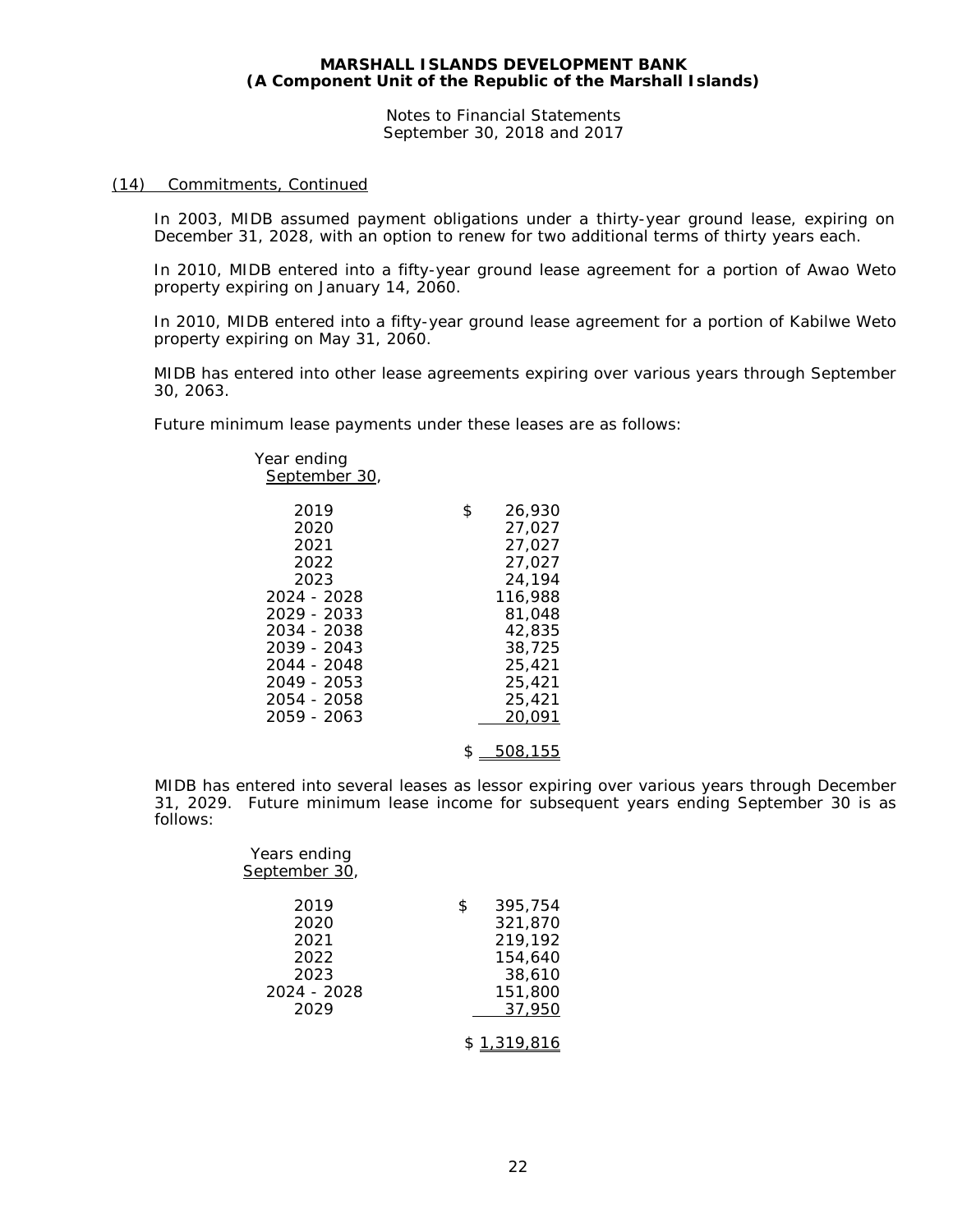# Combining Statement of Net Position September 30, 2018

| <b>ASSETS</b>                          | Marshall<br>Islands<br>Development<br>Bank | RMI Small-<br>Medium<br>Enterprise<br>Project | <b>USDA</b><br>Self-Help<br>Housing<br>Project |      | Total        |
|----------------------------------------|--------------------------------------------|-----------------------------------------------|------------------------------------------------|------|--------------|
| Cash and cash equivalents              | \$<br>4,961,824                            | \$<br>1,721,356                               | \$<br>(36, 146)                                | - \$ | 6,647,034    |
| Restricted cash                        | 611,610                                    |                                               |                                                |      | 611,610      |
| Restricted time certificate of deposit | 894,212                                    |                                               |                                                |      | 894,212      |
| Investments                            | 8,189,665                                  |                                               |                                                |      | 8,189,665    |
| Receivables, net:                      |                                            |                                               |                                                |      |              |
| Loans                                  | 18,878,987                                 | 1,438,868                                     |                                                |      | 20,317,855   |
| Notes receivable                       | 700,000                                    |                                               |                                                |      | 700,000      |
| Accrued interest                       | 150,619                                    | 3,810                                         |                                                |      | 154,429      |
| Other                                  | 74,111                                     |                                               | 13,077                                         |      | 87,188       |
| Inventory, net                         | 18,150                                     |                                               |                                                |      | 18,150       |
| Capital assets:                        |                                            |                                               |                                                |      |              |
| Nondepreciable capital assets          | 33,052                                     |                                               | 77,633                                         |      | 110,685      |
| Depreciable capital assets, net        | 408,657                                    |                                               | 2,806                                          |      | 411,463      |
|                                        | \$<br>34,920,887                           | \$<br>3,164,034                               | \$<br>57,370                                   | \$   | 38, 142, 291 |
| LIABILITIES AND NET POSITION           |                                            |                                               |                                                |      |              |
| Liabilities:                           |                                            |                                               |                                                |      |              |
| Notes payable                          | \$<br>301,955                              | \$                                            | \$                                             | \$   | 301,955      |
| Accounts payable and accrued expenses  | 80,631                                     | 79,929                                        | 76,045                                         |      | 236,605      |
| Deposits pledged                       | 1,335,649                                  | 158,816                                       | 7,476                                          |      | 1,501,941    |

| <b>Total liabilities</b>         | 1,718,235  | 238,745   | 83,521    | 2,040,501    |
|----------------------------------|------------|-----------|-----------|--------------|
| Net position:                    |            |           |           |              |
| Net investment in capital assets | 441,709    |           | 80,439    | 522,148      |
| Restricted                       | 1,505,822  |           |           | 1,505,822    |
| Unrestricted                     | 31,255,121 | 2,925,289 | (106,590) | 34,073,820   |
| Total net position               | 33,202,652 | 2,925,289 | (26,151)  | 36,101,790   |
|                                  | 34,920,887 | 3,164,034 | 57,370    | 38, 142, 291 |

See accompanying independent auditors' report.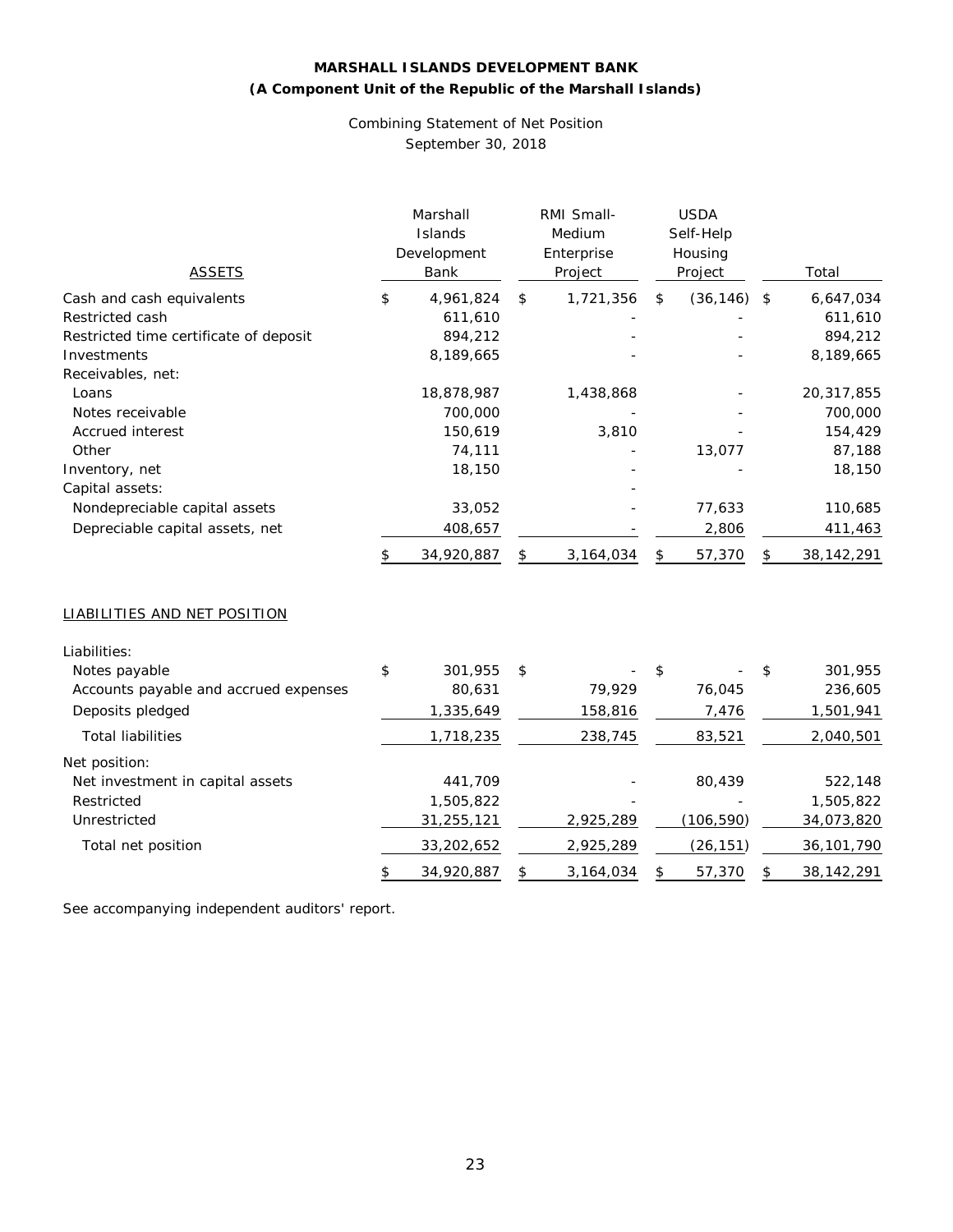# Combining Statement of Revenues, Expenses and Changes in Net Position

September 30, 2018

|                                                | Marshall<br>Islands<br>Development<br>Bank |    | RMI Small-<br>Medium<br>Enterprises<br>Project |    | <b>USDA</b><br>Self-Help<br>Housing<br>Project |    | Total           |  |
|------------------------------------------------|--------------------------------------------|----|------------------------------------------------|----|------------------------------------------------|----|-----------------|--|
| Operating revenues:                            |                                            |    |                                                |    |                                                |    |                 |  |
| Interest income on loans                       | \$<br>2,851,961                            | \$ | 81,466                                         | \$ |                                                | \$ | 2,933,427       |  |
| Rental income                                  | 380,174                                    |    |                                                |    |                                                |    | 380,174         |  |
| Insurance premiums                             | 333,426                                    |    |                                                |    |                                                |    | 333,426         |  |
| Federal grants                                 |                                            |    |                                                |    | 161,526                                        |    | 161,526         |  |
| Loan fees                                      | 114,883                                    |    | 9,959                                          |    |                                                |    | 124,842         |  |
| Interest income on time certificate of deposit | 40,371                                     |    |                                                |    | 66                                             |    | 40,437          |  |
| Miscellaneous                                  | 164,286                                    |    |                                                |    |                                                |    | 164,286         |  |
| Total operating revenues                       | 3,885,101                                  |    | 91,425                                         |    | 161,592                                        |    | 4,138,118       |  |
| Provision for loan losses                      | (547, 337)                                 |    | 2,046                                          |    |                                                |    | (545, 291)      |  |
| Net operating revenues                         | 3,337,764                                  |    | 93,471                                         |    | 161,592                                        |    | 3,592,827       |  |
| Operating expenses:                            |                                            |    |                                                |    |                                                |    |                 |  |
| Interest expense:                              |                                            |    |                                                |    |                                                |    |                 |  |
| Interest on deposits                           | 19,143                                     |    |                                                |    |                                                |    | 19,143          |  |
| Interest on loans payable                      | 30,714                                     |    |                                                |    |                                                |    | 30,714          |  |
| Total interest expense                         | 49,857                                     |    |                                                |    |                                                |    | 49,857          |  |
| General and administrative expenses:           |                                            |    |                                                |    |                                                |    |                 |  |
| Salaries and employee benefits                 | 1,183,359                                  |    |                                                |    | 149,561                                        |    | 1,332,920       |  |
| Depreciation                                   | 196,650                                    |    |                                                |    | 1,764                                          |    | 198,414         |  |
| <b>Utilities</b>                               | 194,041                                    |    |                                                |    | ÷.                                             |    | 194,041         |  |
| Insurance                                      | 120,481                                    |    |                                                |    | 15,948                                         |    | 136,429         |  |
| Repairs and maintenance                        | 107,611                                    |    |                                                |    | 3,732                                          |    | 111,343         |  |
| Professional fees                              | 57,785                                     |    |                                                |    | 3,000                                          |    | 60,785          |  |
| Printing, stationery and advertising           | 51,318                                     |    |                                                |    | 571                                            |    | 51,889          |  |
| Communications                                 | 48,027                                     |    |                                                |    | 524                                            |    | 48,551          |  |
| Representation                                 | 48,353                                     |    |                                                |    |                                                |    | 48,353          |  |
| Travel and training                            | 30,258                                     |    |                                                |    | 3,565                                          |    | 33,823          |  |
| Impairment loss                                | 29,150                                     |    |                                                |    |                                                |    | 29,150          |  |
| Promotion and donation                         | 28,322                                     |    |                                                |    |                                                |    | 28,322          |  |
| Land lease                                     | 26,020                                     |    |                                                |    |                                                |    | 26,020          |  |
| Office and house rental<br>Fuel                | 21,000                                     |    |                                                |    |                                                |    | 21,000          |  |
|                                                | 10,427<br>1,486                            |    |                                                |    | 5,229<br>45                                    |    | 15,656<br>1,531 |  |
| Taxes and licenses                             |                                            |    |                                                |    |                                                |    |                 |  |
| Miscellaneous                                  | 44,099                                     |    | 440                                            |    | 1,338                                          |    | 45,877          |  |
| Total general and administrative expenses      | 2,198,387                                  |    | 440                                            |    | 185,277                                        |    | 2,384,104       |  |
| Income (loss) from operations                  | 1,089,520                                  |    | 93,031                                         |    | (23, 685)                                      |    | 1,158,866       |  |
| Nonoperating revenues:                         |                                            |    |                                                |    |                                                |    |                 |  |
| Investment earnings                            | 1,190,909                                  |    |                                                |    |                                                |    | 1,190,909       |  |
| Change in net position                         | 2,280,429                                  |    | 93,031                                         |    | (23, 685)                                      |    | 2,349,775       |  |
| Net position at beginning of year              | 30,922,223                                 |    | 2,832,258                                      |    | (2, 466)                                       |    | 33,752,015      |  |
| Net position at end of year                    | \$<br>33,202,652                           | \$ | 2,925,289                                      | \$ | $(26, 151)$ \$                                 |    | 36,101,790      |  |

See accompanying independent auditors' report.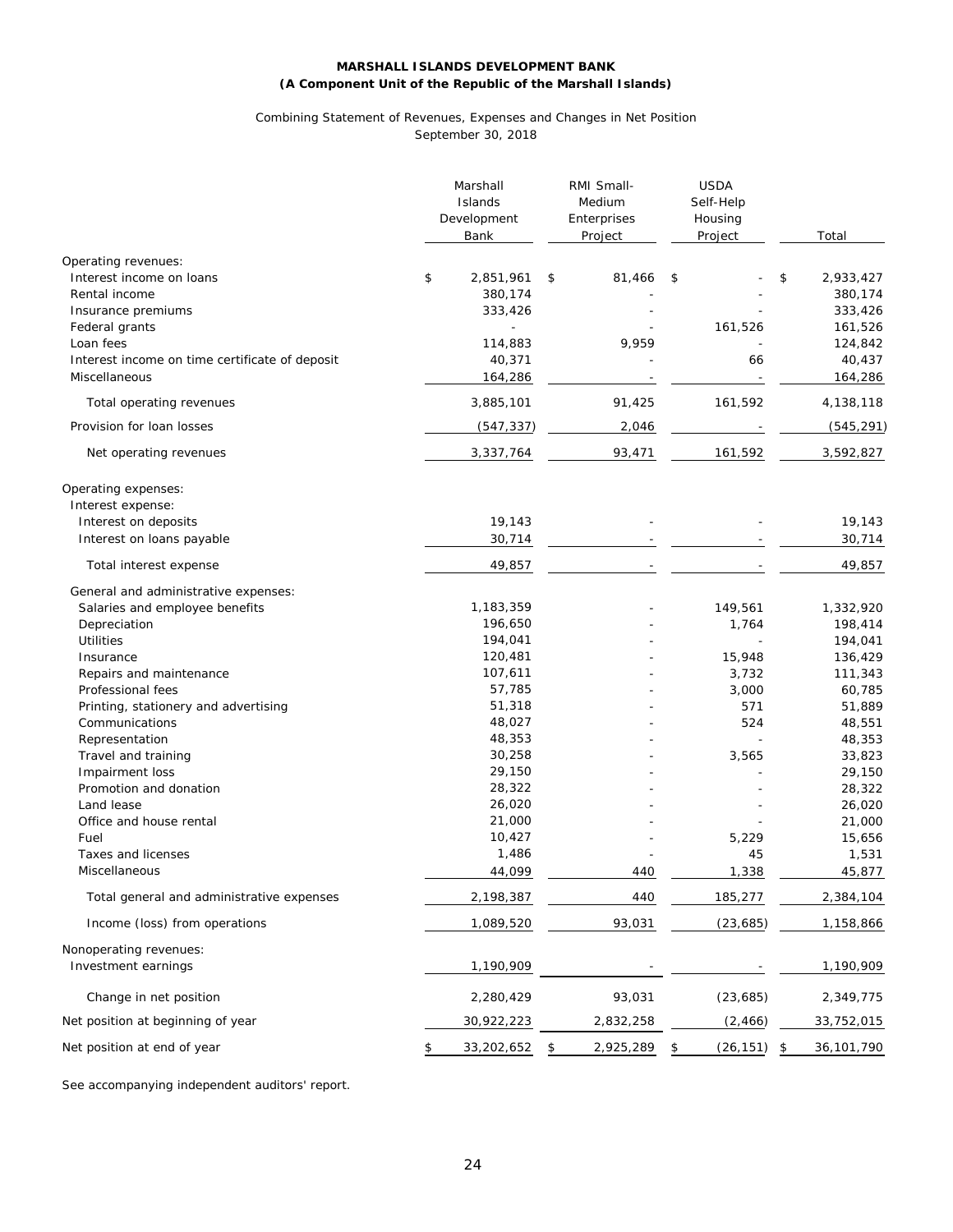# **Deloitte**.

Deloitte & Touche LLP 361 South Marine Corps Drive Tamuning, GU 96913-3973 USA

Tel: +1 (671) 646-3884 Fax: +1 (671) 649-4265

www.deloitte.com

#### **INDEPENDENT AUDITORS' REPORT ON INTERNAL CONTROL OVER FINANCIAL REPORTING AND ON COMPLIANCE AND OTHER MATTERS BASED ON AN AUDIT OF FINANCIAL STATEMENTS PERFORMED IN ACCORDANCE WITH**  *GOVERNMENT AUDITING STANDARDS*

The Board of Directors Marshall Islands Development Bank:

We have audited, in accordance with auditing standards generally accepted in the United States of America and the standards applicable to financial audits contained in *Government Auditing Standards* issued by the Comptroller General of the United States, the financial statements of the Marshall Islands Development Bank (MIDB), which comprise the statement of net position as of September 30, 2018, and the related statements of revenues, expenses and changes in net position and of cash flows for the year then ended and the related notes to the financial statements, and have issued our report thereon dated January 7, 2019.

# **Internal Control Over Financial Reporting**

In planning and performing our audit of the financial statements, we considered MIDB's internal control over financial reporting (internal control) to determine the audit procedures that are appropriate in the circumstances for the purpose of expressing our opinion on the financial statements, but not for the purpose of expressing an opinion on the effectiveness of MIDB's internal control. Accordingly, we do not express an opinion on the effectiveness of MIDB's internal control.

A *deficiency in internal control* exists when the design or operation of a control does not allow management or employees, in the normal course of performing their assigned functions, to prevent, or detect and correct, misstatements on a timely basis. A *material weakness* is a deficiency, or a combination of deficiencies, in internal control, such that there is a reasonable possibility that a material misstatement of the entity's financial statements will not be prevented, or detected and corrected on a timely basis.

Our consideration of internal control was for the limited purpose described in the first paragraph of this section and was not designed to identify all deficiencies in internal control that might be material weaknesses or significant deficiencies and therefore, material weaknesses or significant deficiencies may exist that were not identified. We did identify certain deficiencies in internal control, described in the accompanying Schedule of Findings and Responses as items 2018-001 through 2018-003 that we consider to be material weaknesses.

## **Compliance and Other Matters**

As part of obtaining reasonable assurance about whether MIDB's financial statements are free from material misstatement, we performed tests of its compliance with certain provisions of laws, regulations, contracts, and grant agreements, noncompliance with which could have a direct and material effect on the determination of financial statement amounts. However, providing an opinion on compliance with those provisions was not an objective of our audit, and accordingly, we do not express such an opinion. The results of our tests disclosed instances of noncompliance or other matters that are required to be reported under *Government Auditing Standards* and which are described in the accompanying Schedule of Findings and Responses as item 2018-004.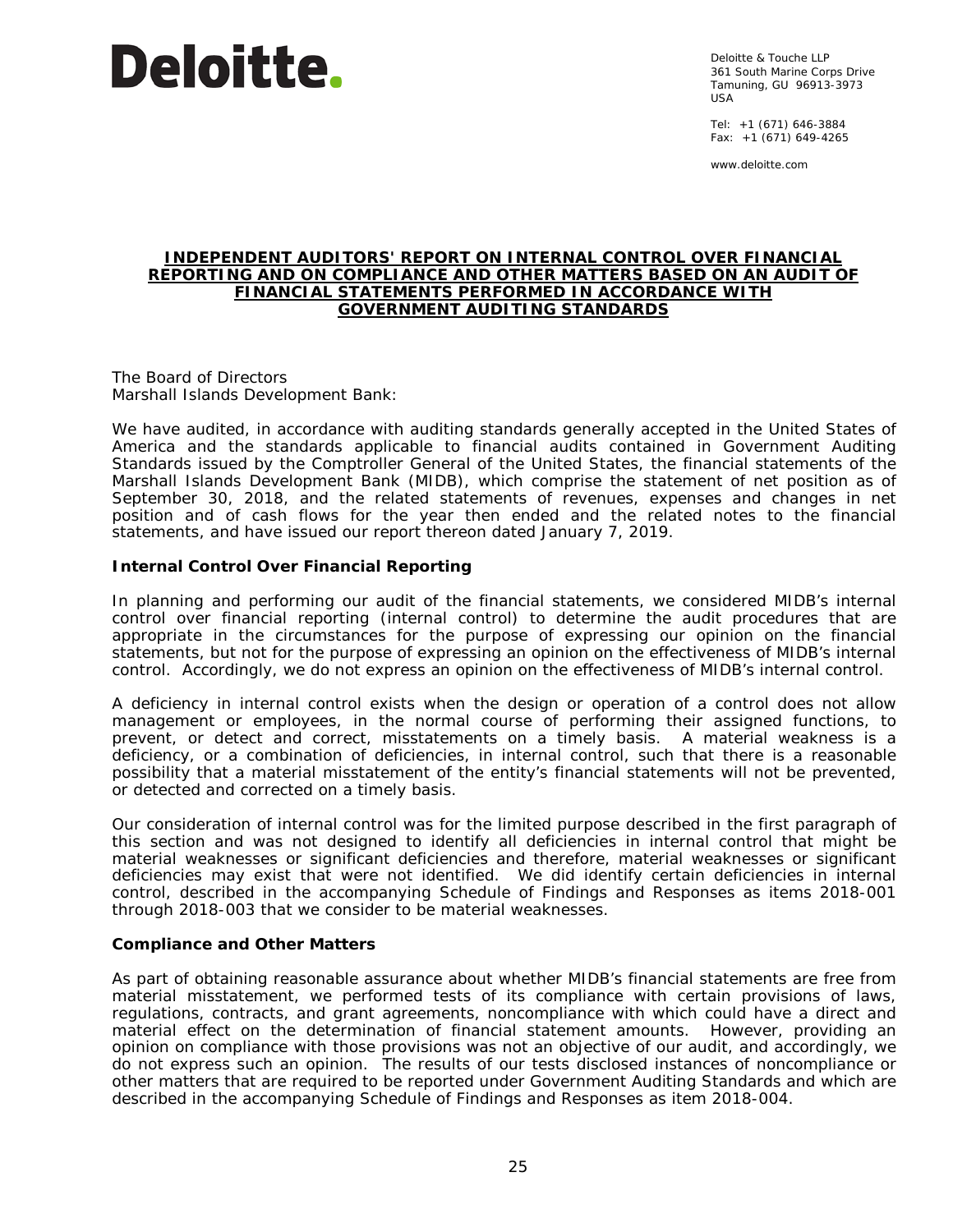# Deloitte.

# **MIDB's Response to Findings**

MIDB's response to the findings identified in to our audit are described in the accompanying<br>Schedule of Findings and Responses. MIDB's response was not subjected to the auditing MIDB's response was not subjected to the auditing procedures applied in the audit of the financial statements and, accordingly, we express no opinion on it.

# **Purpose of this Report**

The purpose of this report is solely to describe the scope of our testing of internal control and compliance and the results of that testing, and not to provide an opinion on the effectiveness of the entity's internal control or on compliance. This report is an integral part of an audit performed in accordance with *Government Auditing Standards* in considering the entity's internal control and compliance. Accordingly, this communication is not suitable for any other purpose.

Wackell

January 7, 2019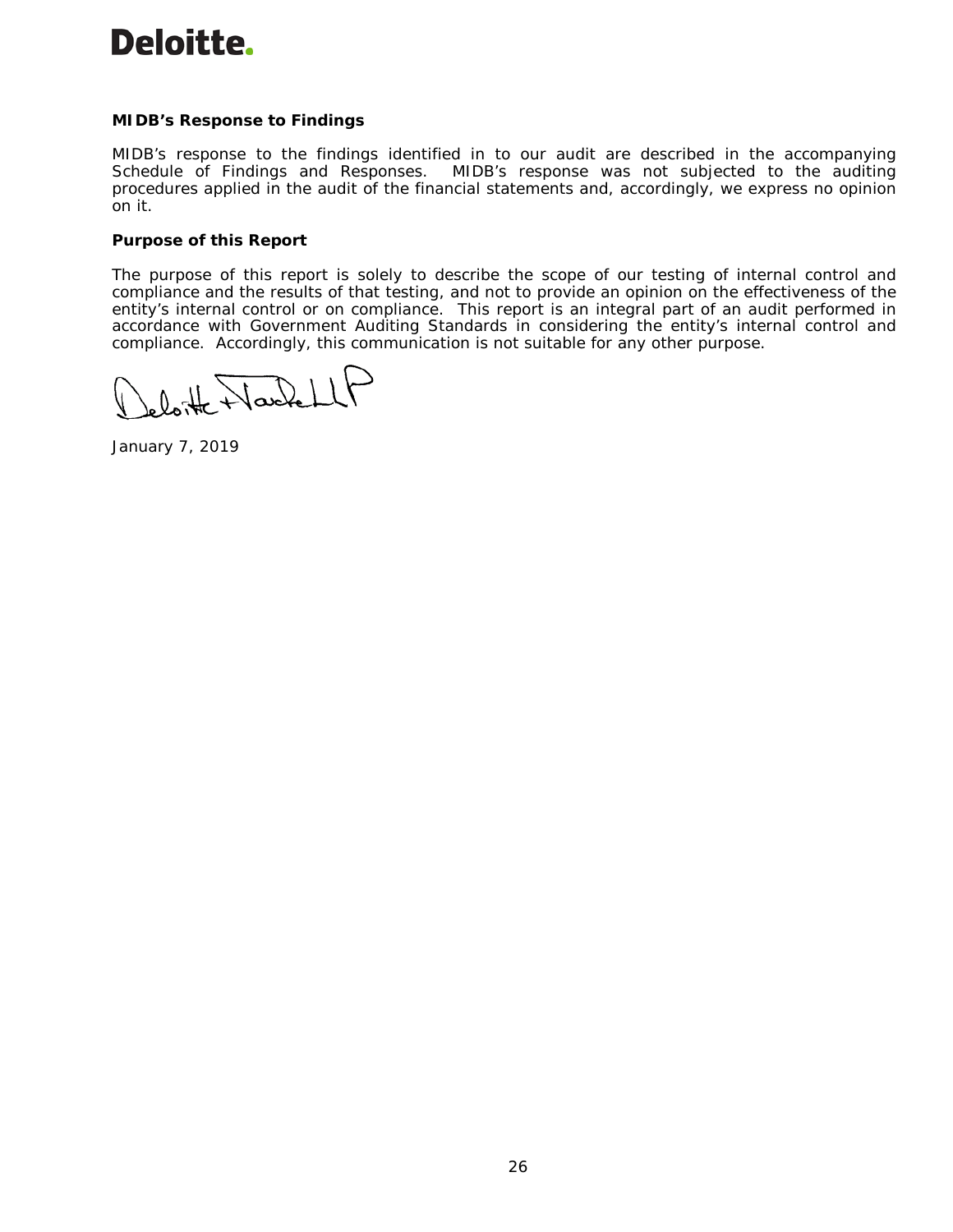(A Component Unit of the Republic of the Marshall Islands)

Schedule of Findings and Responses Year Ended September 30, 2018

#### Finding No. 2018-001

#### Loans Receivable

Criteria: A comprehensive set of policies and procedures should be in place to govern the lending and credit administration processes, which should include, at a minimum, internal control procedures over processing loan approvals, loan boarding, completeness and accuracy of loan documentation, safeguarding pertinent loan documents and monitoring loan covenant requirements.

#### Conditions:

Tests of a representative sample of 40 loans revealed several matters in the design, implementation and adherence to internal controls in the lending and credit administration areas that we recommend be considered by management.

- a. One loan folder (Note no. 68496) was not provided.
- b. Five loans tested (Note nos. 47145, 57526, 67158, 79086, 59225) either do not have a completed loan document checklist in file or were not signed by the validating and verifying officer.
- c. Eight loans tested (Note nos. 25602, 77510, 79339, 80972, 47145, 57526, 67158, 75502) contain information, such as % paid off of old loan, maturity date, and loan date opening, that is not consistent throughout the loan files, i.e. loan document checklist, loan drawdown form, promissory note, loan agreement, loan disclosure form, loan trial balance and loan transaction history.
- d. One loan tested (Note no. 57526) has blank application form for the co-borrower.
- e. Two loans tested (Note nos. 47145 and 57526) have no credit checks for the co-borrower.
- f. One loan tested (Note no. 47145) has a co-borrower who also serves as the guarantor for the loan.
- g. One loan tested (Note no. 79086) has no guarantor and no guarantor pay check stubs in file.
- h. For one commercial loan tested (Note no. 77510), the guarantor signed as a co-borrower in the promissory note.
- i. One refinanced delinquent loan tested (Note no. 80080) was not tagged based on the status of the loan paid off.
- j. One loan tested (Note no. 67158) was erroneously waived the interest in the system, thus all payments made were applied to principal.
- k. Two loans out of 6119 loans (Note nos. 83589 and 78441) in the loans trial balance has maturity date different from maturity date in the loan folders due to typographical error in encoding in the system.

Cause: The cause of the above condition appears to be potential noncompliance with the criteria.

Effect: The effect of the above is the potential occurrence of errors in the loan portfolio. This condition also gives rise to potential losses due to insufficient safeguarding of legal documents.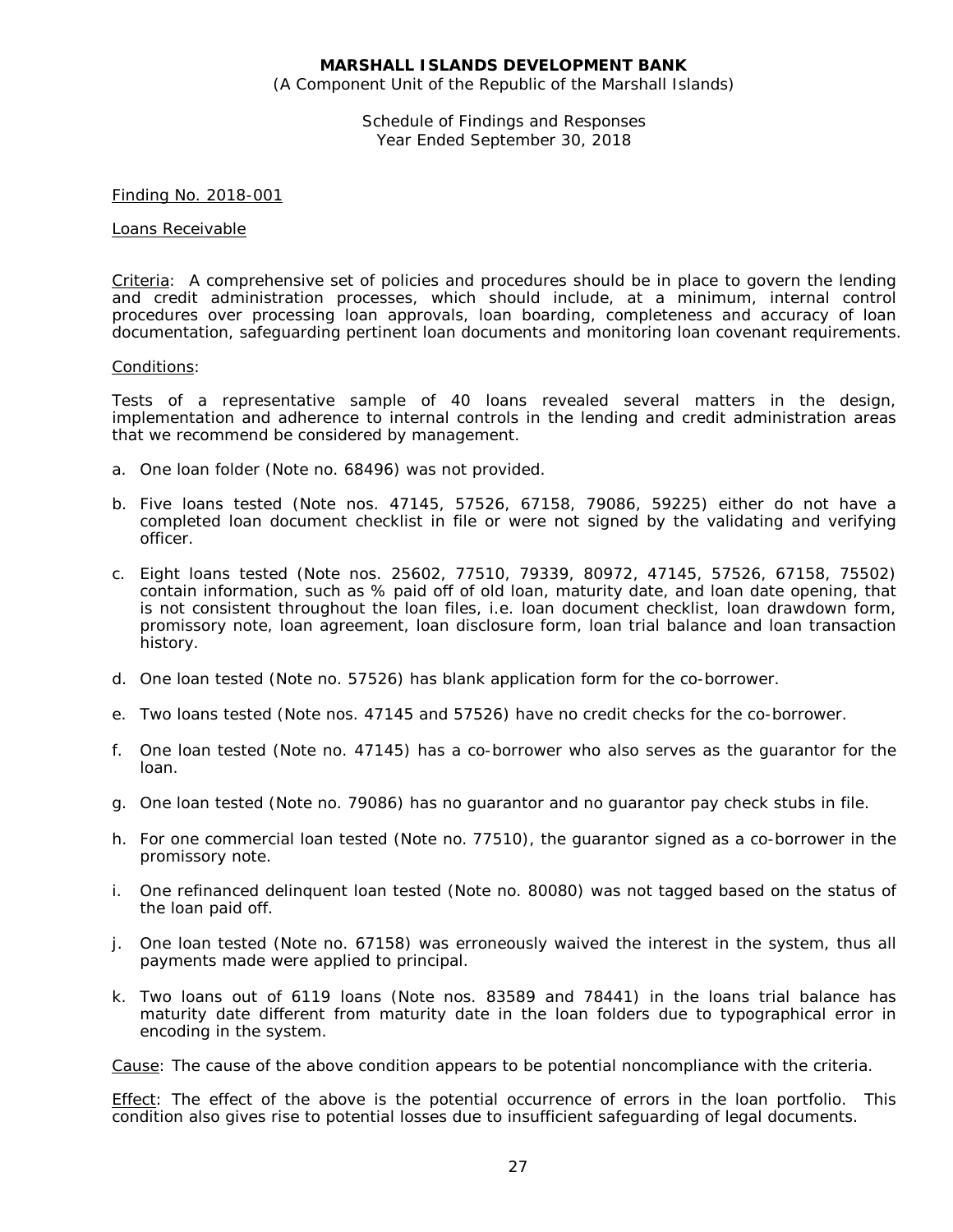(A Component Unit of the Republic of the Marshall Islands)

Schedule of Findings and Responses, Continued Year Ended September 30, 2018

# Finding No. 2018-001, Continued

#### Loans Receivable, Continued

Recommendation: MIDB should perform a comprehensive review of its policies and procedures and strengthen controls and monitoring of those controls.

Prior Year Status: Similar issues concerning loan documentation have been reported as a finding in the audits of MIDB for fiscal years 2007 through 2017.

## Auditee Response and Corrective Action Plan:

- a. Loan officer who processes the loan will try to locate the folder. The bank is already scanning all loan files on a daily basis to avoid misplaced folders.
- b. Although loans were not signed by verification officer, all the required loan documents were met and complete. The Bank does not normally utilize a checklist form for housing loans. However, the Bank will make sure that such is utilized in the coming year.
- c. The Bank will ensure all required loan documents will be met, completed and consistent throughout the loan files.
- d. The error has been corrected already. There is no co-borrower for the loan.
- e. There is no co-borrower for Note no. 57526. As for Note no. 47145, Management will thoroughly review each loan file to ensure all applicants have credit checks.
- f. The Bank will ensure that such is not repeated again.
- g. Guarantor's pay check stub has already been provided to file and available for revision.
- h. As indicated above, the Bank will ensure that such is not repeated again.
- i. Management will thoroughly review refinanced delinquent loans to ensure all are properly tagged based on status of loans paid off.
- j. The error has been corrected in the system already. Payments are now made to both interest and principal.
- k. The Bank will ensure that such is not repeated in the future.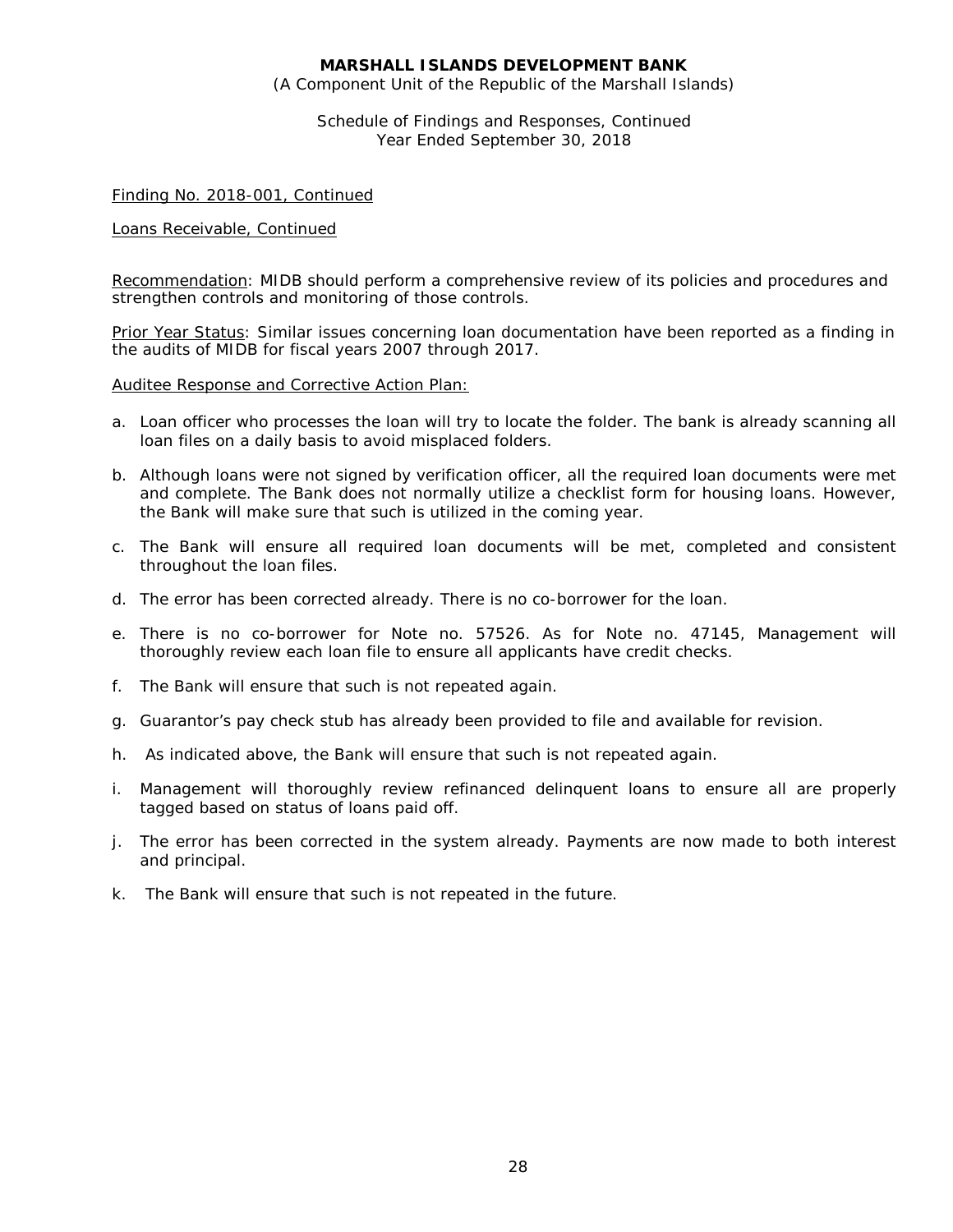(A Component Unit of the Republic of the Marshall Islands)

Schedule of Findings and Responses, Continued Year Ended September 30, 2018

#### Finding No.: 2018-002

#### Allowance for Loans Losses

Criteria: Adequate accounting controls necessitate that allowance for loan losses be appropriately reviewed and monitored.

Condition: On September 3, 2018, MIDB revised the interest rate for housing and commercial loans from 8.5% to 7%, as approved by the Board of Directors on July 25, 2018. Upon revision of the system rates, the open dates of the loans were also revised from the original release date to 09/03/2018. Thus, past due days were altered to zero (0) days. This resulted in an understatement of the allowance for loan losses of \$654,185 and an overstatement of accrued interest receivable of \$90,519 as of September 30, 2018. Adjustments have been proposed for both misstatements but MIDB agreed to record only the \$654,185 adjustment for the allowance for loan losses. The \$90,519 adjustment was not recorded by MIDB due to its immaterial nature.

Cause: The cause of the above condition is the lack of adequate review and monitoring procedures on assessing allowance for loan losses.

**Effect:** The effect of the above condition is potential misstatement of allowance for loan losses.

Recommendation: We recommend that management implement appropriate internal control policies over reviewing and monitoring the allowance for loan losses.

Auditee Response and Corrective Action Plan: Management will ensure that allowance for loan losses is properly reviewed and monitored.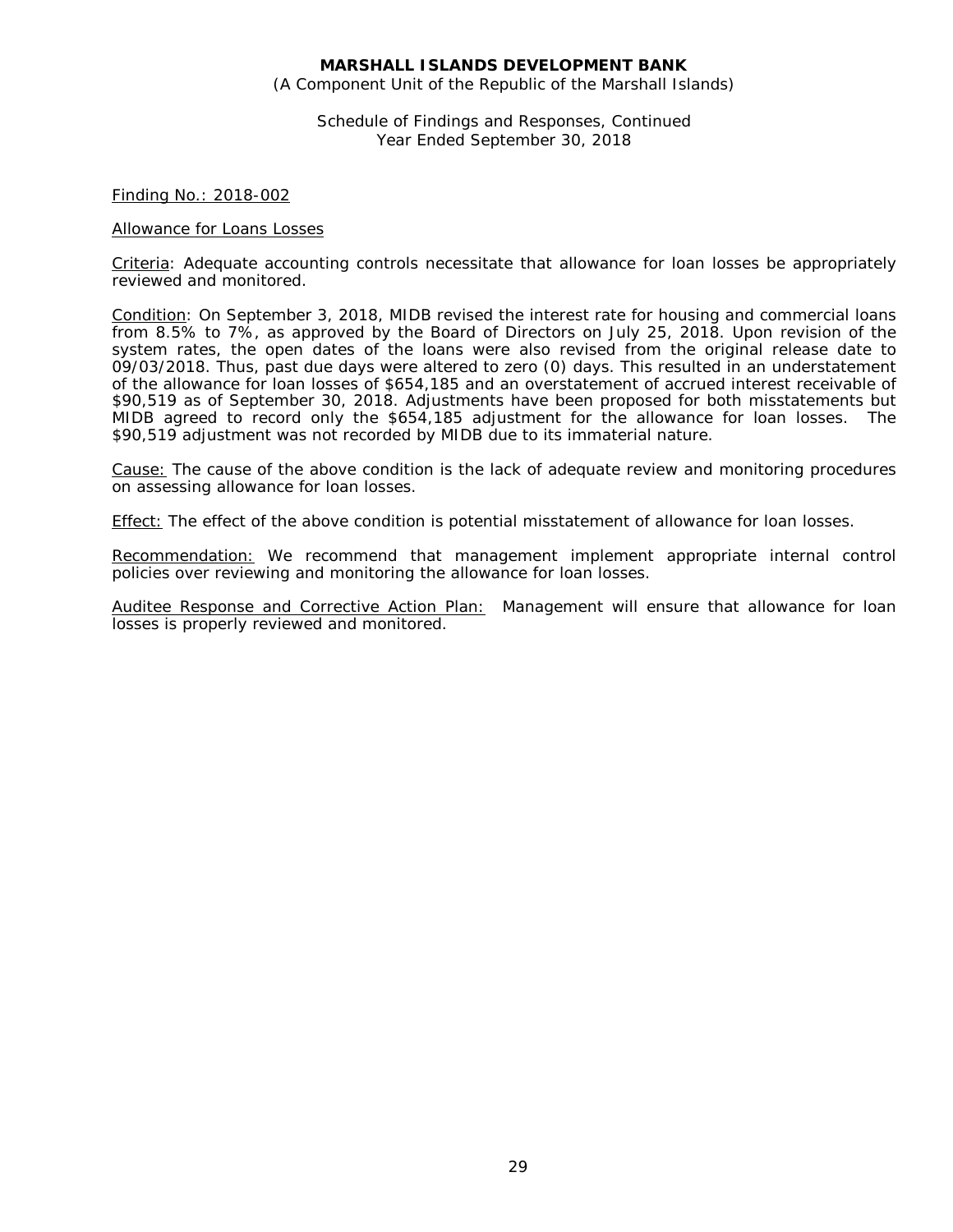(A Component Unit of the Republic of the Marshall Islands)

Schedule of Findings and Responses, Continued Year Ended September 30, 2018

Finding No. 2018-003

# Principal payments on delinquent loans

Criteria: GAAP allows recognition and accrual of interest for loans with less than 90 days past due. However, upon discontinuance of the accrual of interest, all unpaid accrued interest is reversed and subsequent collections are applied to principal and interest is only recognized after principal is fully recovered.

Condition: MIDB's application of payments for delinquent loans is not in accordance with GAAP. Upon discontinuance of the accrual of interest on delinquent loans receivables, all unpaid accrued interest is not reversed and subsequent collections are first applied to interest and then to principal. In FY2018, payments received from delinquent loans applied to interest amounted to \$347,777. As this amount was not considered material, no audit adjustment was recorded.

Cause: The cause of the above condition is the lack of adequate review and monitoring procedures of repayments made by delinquent borrowers.

Effect: The effect of the above condition is potential misstatement of loans receivable and loan interest income.

Recommendation: We recommend that management address the application of payments for delinquent loans in accordance with GAAP.

Auditee Response and Corrective Action Plan: Management will ensure that delinquent loans are monitored manually on a quarterly basis so that the loans receivable are properly stated.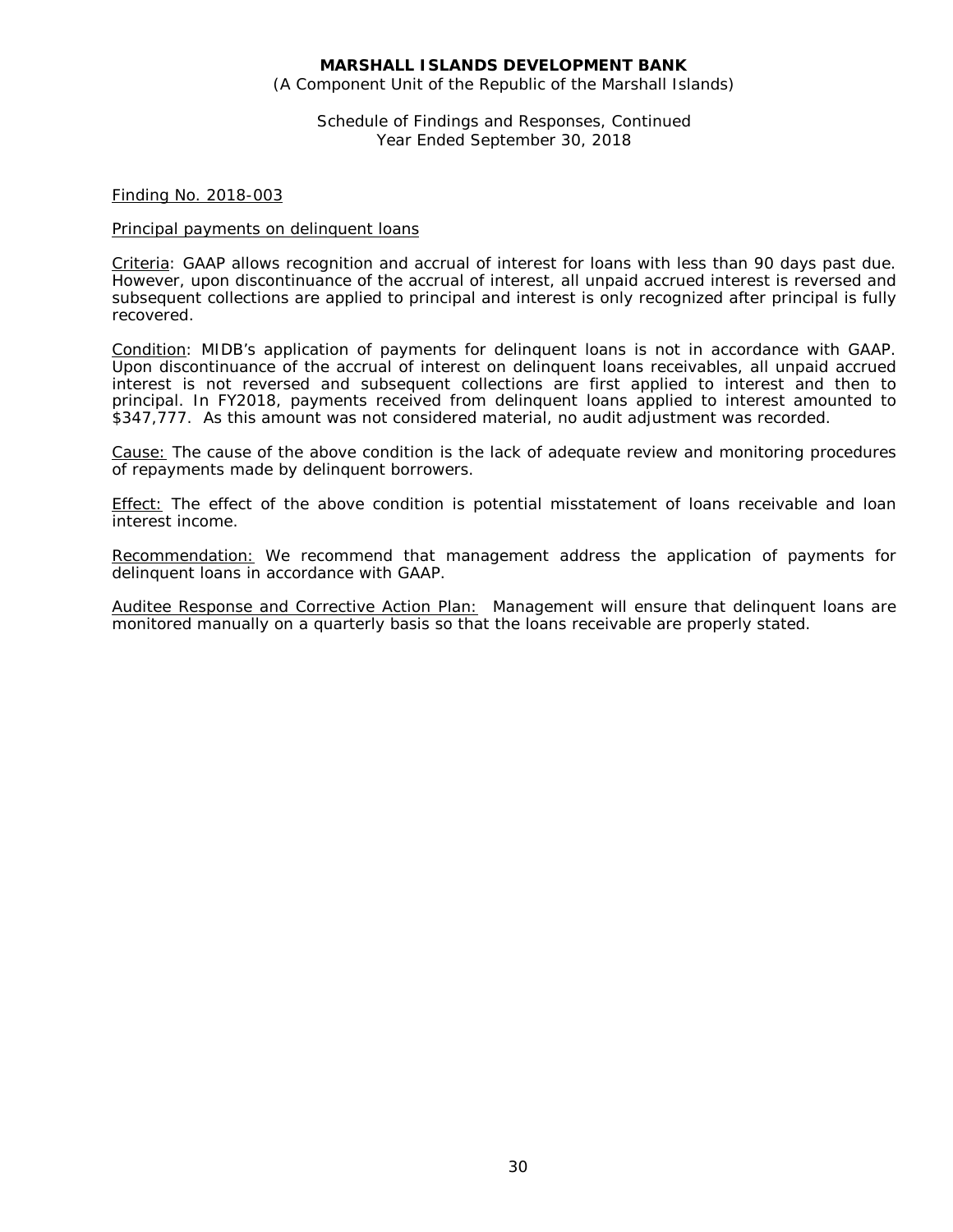(A Component Unit of the Republic of the Marshall Islands)

Schedule of Findings and Responses, Continued Year Ended September 30, 2018

Finding No. 2018-004

#### Local Noncompliance

Criteria: RepMar's Procurement Code states the following:

- (a) Section 124 unless otherwise authorized by law, all Government contracts shall be awarded by competitive sealed bidding.
- (b) Section 127 procurement of goods and services not exceeding \$25,000 may be made in accordance with small purchase procedures promulgated by Repmar's Policy Office; provided, however, that procurement requirements shall not be artificially divided so as to constitute a small purchase under this Section. Small purchase procedures are those relatively simple and informal methods for securing services, supplies, or other property that do not cost more than \$25,000. RepMar's Ministry of Finance has previously declared that if small purchase procedures are used, price or rate quotations shall be obtained from an adequate number of qualified sources.
- (c) Section 128 a contract may be awarded for a supply, service, or construction item without competition when it is determined in writing that there is only one source for the required supply, service, or construction item.
- (d) Section 129 notwithstanding any other provision of this Act, emergency procurement may be made when there exists a threat to public health, welfare, or safety under emergency conditions as defined in regulations promulgated by the Policy Office; provided, that such emergency procurement shall be made with such competition as is practicable under the circumstances. A written determination of the basis for the emergence and for the selection of the particular contractor shall be included in the contract file.

Condition: The following payments were not adequately documented to evidence compliance with the procurement process set forth in the criteria:

- 1) Purchase of a vehicle for \$23,500, check #117274
- 2) Repairs and maintenance of \$500, check #123831

Cause: The cause of the above condition may be a lack of adequate internal control policies and procedures requiring documentation of compliance with RepMar's Procurement Code.

**Effect:** The effect of the above condition may result in noncompliance with RepMar's Procurement Code.

Recommendation: We recommend that management establish adequate internal control policies and procedures requiring compliance with RepMar's Procurement Code.

Prior Year Status: Similar issues concerning noncompliance with RepMar's Procurement Code have been reported as a finding in the audit of MIDB for fiscal years 2016 and 2017.

Auditee Response and Corrective Action Plan: The management of Marshall Islands Development Bank will ensure that price quotations are obtained in order to comply with RepMar's Procurement Code.